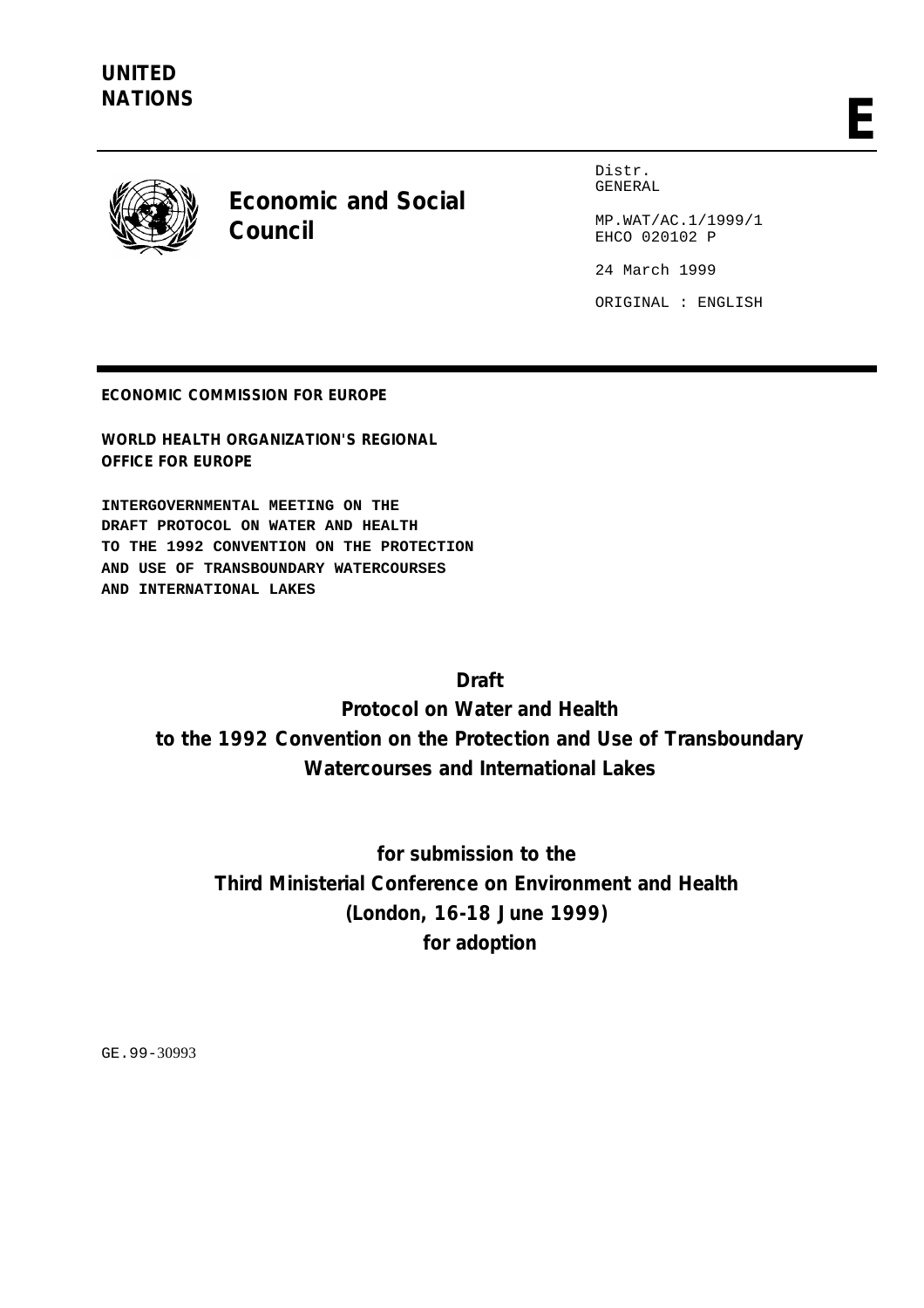# **DRAFT**

# **PROTOCOL ON WATER AND HEALTH TO THE 1992 CONVENTION ON THE PROTECTION AND USE OF TRANSBOUNDARY WATERCOURSES AND INTERNATIONAL LAKES**

#### The Parties to this Protocol,

Mindful that water is essential to sustain life and that the availability of water in quantities, and of a quality, sufficient to meet basic human needs is a prerequisite both for improved health and for sustainable development,

Acknowledging the benefits to human health and well-being that accrue from wholesome and clean water and a harmonious and properly functioning water environment,

Aware that surface waters and groundwater are renewable resources with a limited capacity to recover from adverse impacts from human activities on their quantity and quality, that any failure to respect those limits may result in adverse effects, in both the short and long terms, on the health and well-being of those who rely on those resources and their quality, and that in consequence sustainable management of the hydrological cycle is essential for both meeting human needs and protecting the environment,

Aware also of the consequences for public health of shortfalls of water in the quantities, and of the quality, sufficient to meet basic human needs, and of the serious effects of such shortfalls, in particular on the vulnerable, the disadvantaged and the socially excluded,

Conscious that the prevention, control and reduction of water-related disease are important and urgent tasks which can only be satisfactorily discharged by enhanced cooperation at all levels and among all sectors, both within countries and between States,

Conscious also that surveillance of water-related disease and the establishment of early-warning systems and response systems are important aspects of the prevention, control and reduction of water-related disease,

Basing themselves upon the conclusions of the United Nations Conference on Environment and Development (Rio de Janeiro, 1992), in particular the Rio Declaration on Environment and Development and Agenda 21, as well as upon the programme for the further implementation of Agenda 21 (New York, 1997) and the consequent decision of the Commission on Sustainable Development on the sustainable management of freshwater (New York, 1998),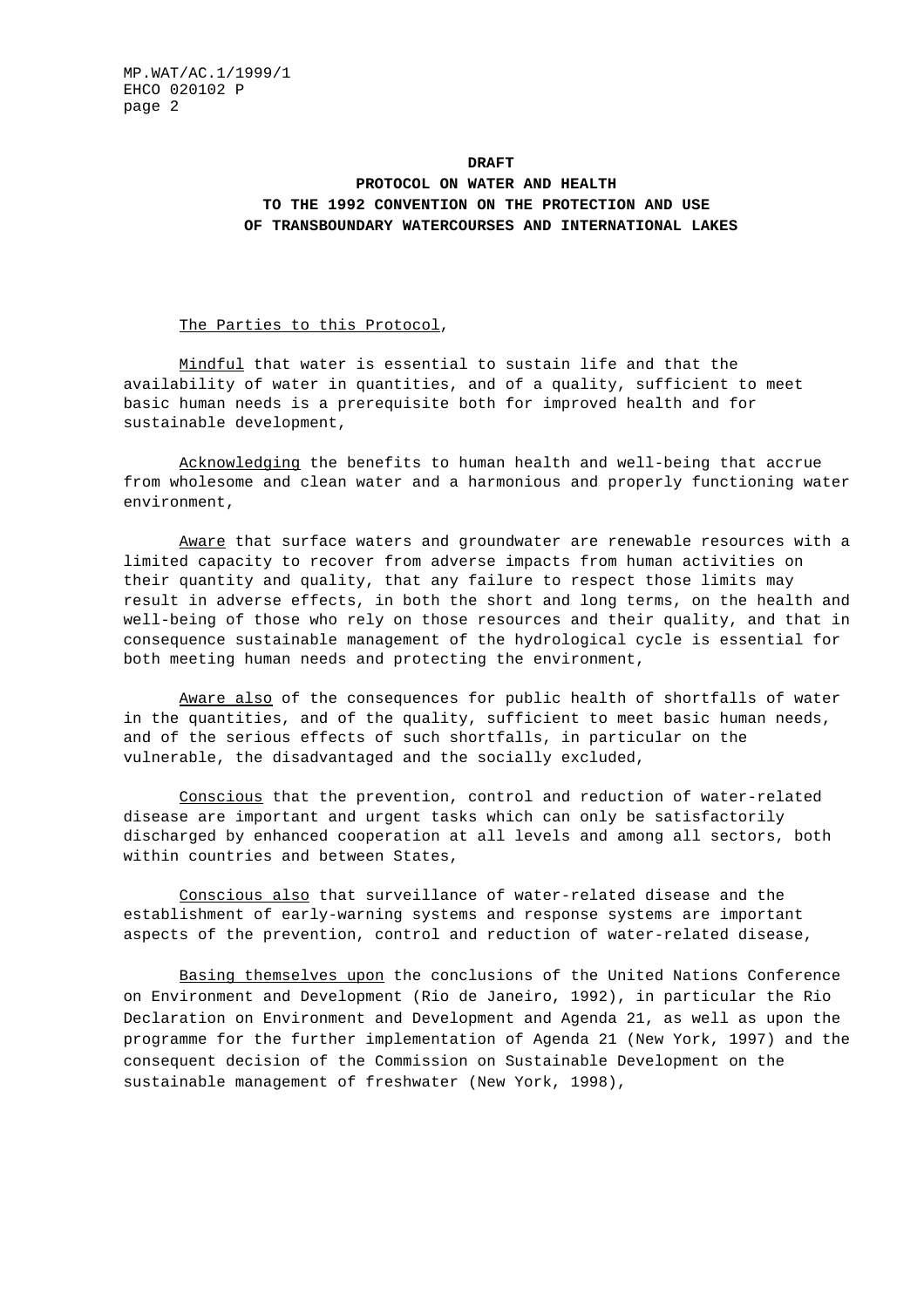Deriving inspiration from the relevant provisions of the 1992 Convention on the Protection and Use of Transboundary Watercourses and International Lakes and emphasizing the need both to encourage more widespread application of those provisions and to complement that Convention with further measures to strengthen the protection of public health,

Taking note of the 1991 Convention on Environmental Impact Assessment in a Transboundary Context, the 1992 Convention on the Transboundary Effects of Industrial Accidents, the 1997 United Nations Convention on the Law of the Non-Navigational Uses of International Watercourses and the 1998 Convention on Access to Information, Public Participation in Decision-making and Access to Justice in Environmental Matters,

Further taking note of the pertinent principles, targets and recommendations of the 1989 European Charter on Environment and Health, the 1994 Helsinki Declaration on Environment and Health, and the Ministerial declarations, recommendations and resolutions of the "Environment for Europe" process,

Recognizing the sound basis and relevance of other environmental initiatives, instruments and processes in Europe, as well as the preparation and implementation of National Environment and Health Action Plans and of National Environment Action Plans,

Commending the efforts already undertaken by the United Nations Economic Commission for Europe and the Regional Office for Europe of the World Health Organization to strengthen bilateral and multilateral cooperation for the prevention, control and reduction of water-related disease,

Encouraged by the many examples of positive achievements by the States members of the United Nations Economic Commission for Europe and the States members of the Regional Committee for Europe of the World Health Organization in abating pollution and in maintaining and restoring water environments capable of supporting human health and well-being,

Have agreed as follows:

#### **Article 1**

#### **OBJECTIVE**

The objective of this Protocol is to promote at all appropriate levels, nationally as well as in transboundary and international contexts, the protection of human health and well-being, both individual and collective, within a framework of sustainable development, through improving water management, including the protection of water ecosystems, and through preventing, controlling and reducing water-related disease.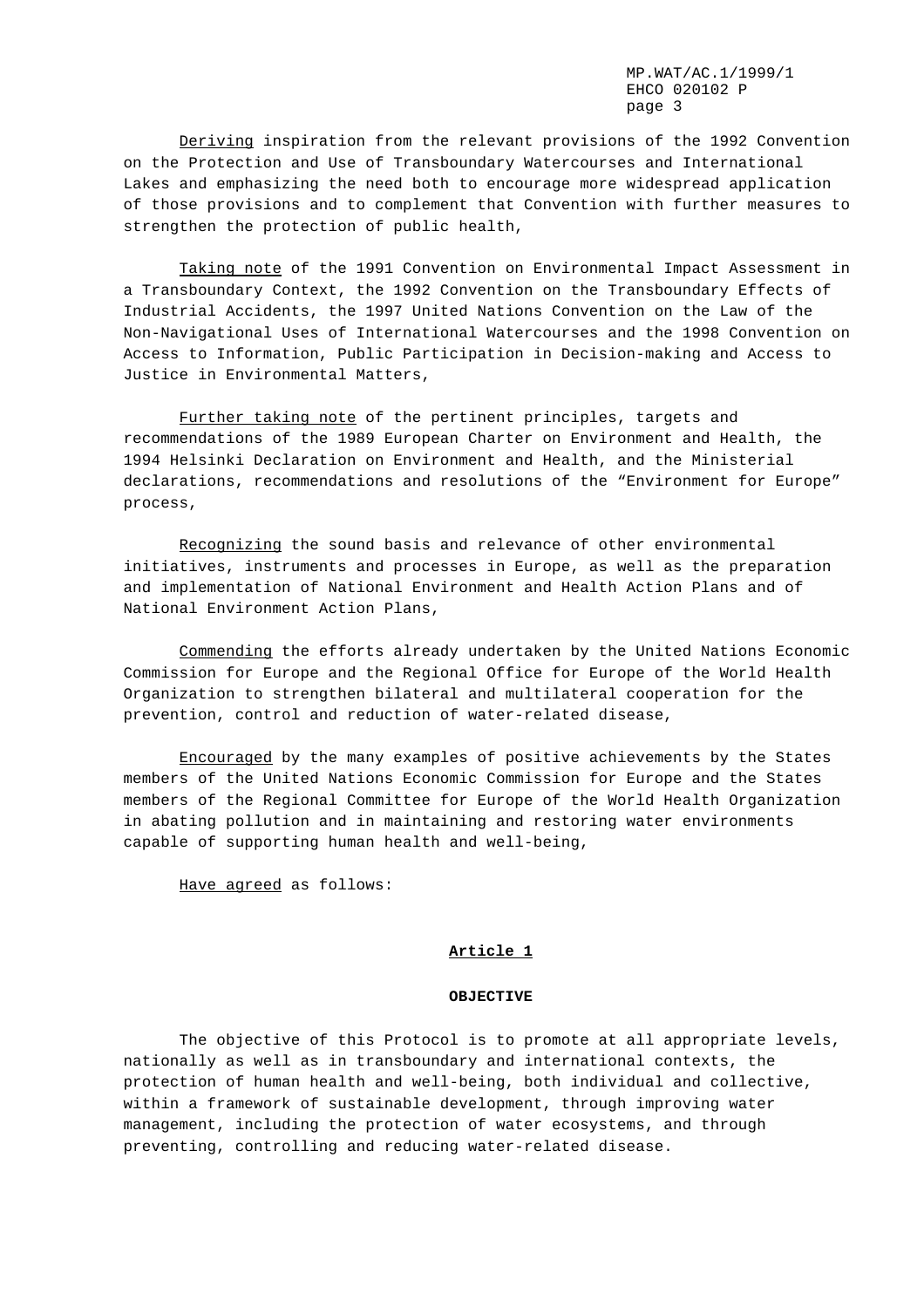# **Article 2**

#### **DEFINITIONS**

For the purposes of this Protocol,

1. "Water-related disease" means any significant adverse effects on human health, such as death, disability, illness or disorders, caused directly or indirectly by the condition, or changes in the quantity or quality, of any waters;

2. "Drinking water" means water which is used, or intended to be available for use, by humans for drinking, cooking, food preparation, personal hygiene or similar purposes;

3. "Groundwater" means all water which is below the surface of the ground in the saturation zone and in direct contact with the ground or subsoil;

4. "Enclosed waters" means artificially created water bodies separated from surface freshwater or coastal water, whether within or outside a building;

5. "Transboundary waters" means any surface or ground waters which mark, cross or are located on boundaries between two or more States; wherever transboundary waters flow directly into the sea, these transboundary waters end at a straight line across their respective mouths between points on the low-water line of their banks;

6. "Transboundary effects of water-related disease" means any significant adverse effects on human health, such as death, disability, illness or disorders, in an area under the jurisdiction of one Party, caused directly or indirectly by the condition, or changes in the quantity or quality, of waters in an area under the jurisdiction of another Party, whether or not such effects constitute a transboundary impact;

7. "Transboundary impact" means any significant adverse effect on the environment resulting from a change in the conditions of transboundary waters caused by a human activity, the physical origin of which is situated wholly or in part within an area under the jurisdiction of a Party to the Convention, within an area under the jurisdiction of another Party to the Convention. Such effects on the environment include effects on human health and safety, flora, fauna, soil, air, water, climate, landscape, and historical monuments or other physical structures or the interaction among these factors; they also include effects on the cultural heritage or socio-economic conditions resulting from alterations to those factors;

8. "Sanitation" means the collection, transport, treatment and disposal or reuse of human excreta or domestic waste water, whether through collective systems or by installations serving a single household or undertaking;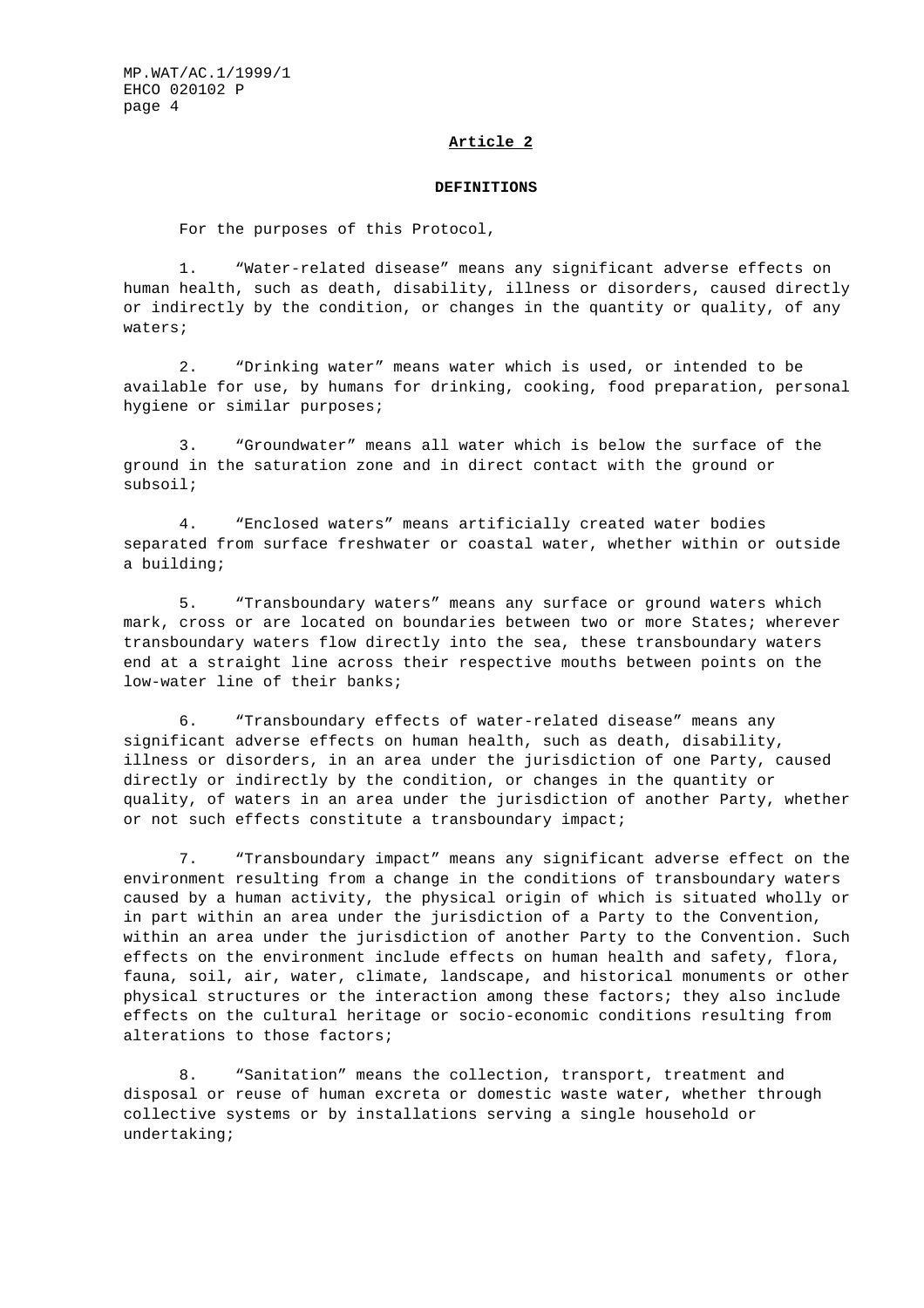9. "Collective system" means:

(a) A system for the supply of drinking water to a number of households or undertakings; and/or

(b) A system for the provision of sanitation which serves a number of households or undertakings and, where appropriate, also provides for the collection, transport, treatment and disposal or reuse of industrial waste water,

whether provided by a body in the public sector, an undertaking in the private sector or by a partnership between the two sectors;

10. "Water-management plan" means a plan for the development, management, protection and/or use of the water within a territorial area or groundwater aquifer, including the protection of the associated ecosystems;

11. "The public" means one or more natural or legal persons, and, in accordance with national legislation or practice, their associations, organizations or groups;

12. "Public authority" means:

(a) Government at national, regional and other levels;

(b) Natural or legal persons performing public administrative functions under national law, including specific duties, activities or services in relation to the environment, public health, sanitation, water management or water supply;

(c) Any other natural or legal persons having public responsibilities or functions, or providing public services, under the control of a body or person falling within subparagraphs (a) or (b) above;

(d) The institutions of any regional economic integration organization referred to in article 21 which is a Party.

This definition does not include bodies or institutions acting in a judicial or legislative capacity;

13. "Local" refers to all relevant levels of territorial unit below the level of the State;

14. "Convention" means the Convention on the Protection and Use of Transboundary Watercourses and International Lakes, done at Helsinki on 17 March 1992;

15. "Meeting of the Parties to the Convention" means the body established by the Parties to the Convention in accordance with its article 17;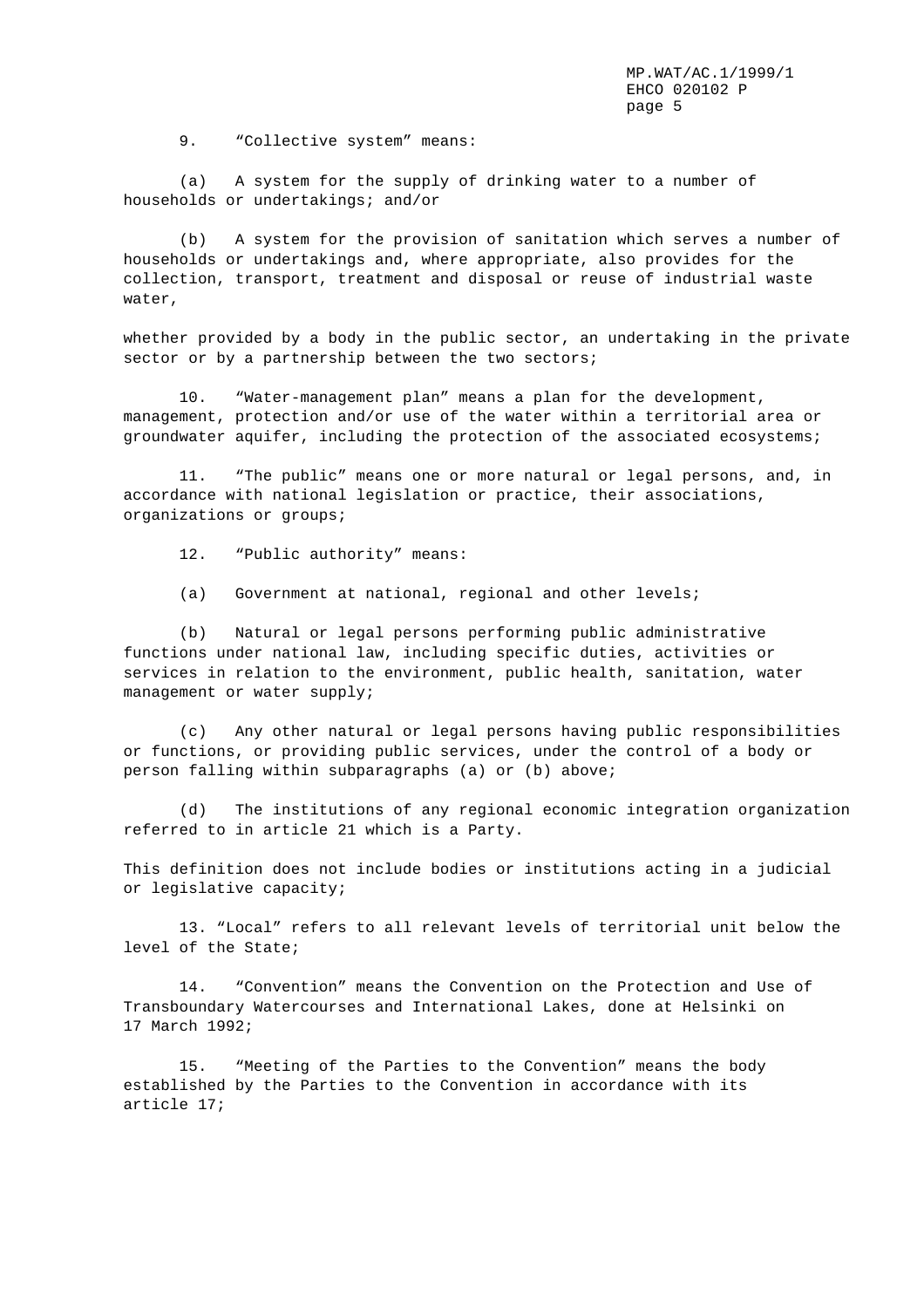16. "Party" means, unless the text otherwise indicates, a State or a regional economic integration organization referred to in article 21 which has consented to be bound by this Protocol and for which this Protocol is in force;

17. "Meeting of the Parties" means the body established by the Parties in accordance with article 16.

#### **Article 3**

#### **SCOPE**

The provisions of this Protocol shall apply to:

- (a) Surface freshwater;
- (b) Groundwater;
- (c) Estuaries;

(d) Coastal waters which are used for recreation or for the production of fish by aquaculture or for the production or harvesting of shellfish;

(e) Enclosed waters generally available for bathing;

(f) Water in the course of abstraction, transport, treatment or supply;

(g) Waste water throughout the course of collection, transport, treatment and discharge or reuse.

#### **Article 4**

#### **GENERAL PROVISIONS**

1. The Parties shall take all appropriate measures to prevent, control and reduce water-related disease within a framework of integrated water-management systems aimed at sustainable use of water resources, ambient water quality which does not endanger human health, and protection of water ecosystems.

2. The Parties shall, in particular, take all appropriate measures for the purpose of ensuring:

(a) Adequate supplies of wholesome drinking water which is free from any micro-organisms, parasites and substances which, owing to their numbers or concentration, constitute a potential danger to human health. This shall include the protection of water resources which are used as sources of drinking water, treatment of water and the establishment, improvement and maintenance of collective systems;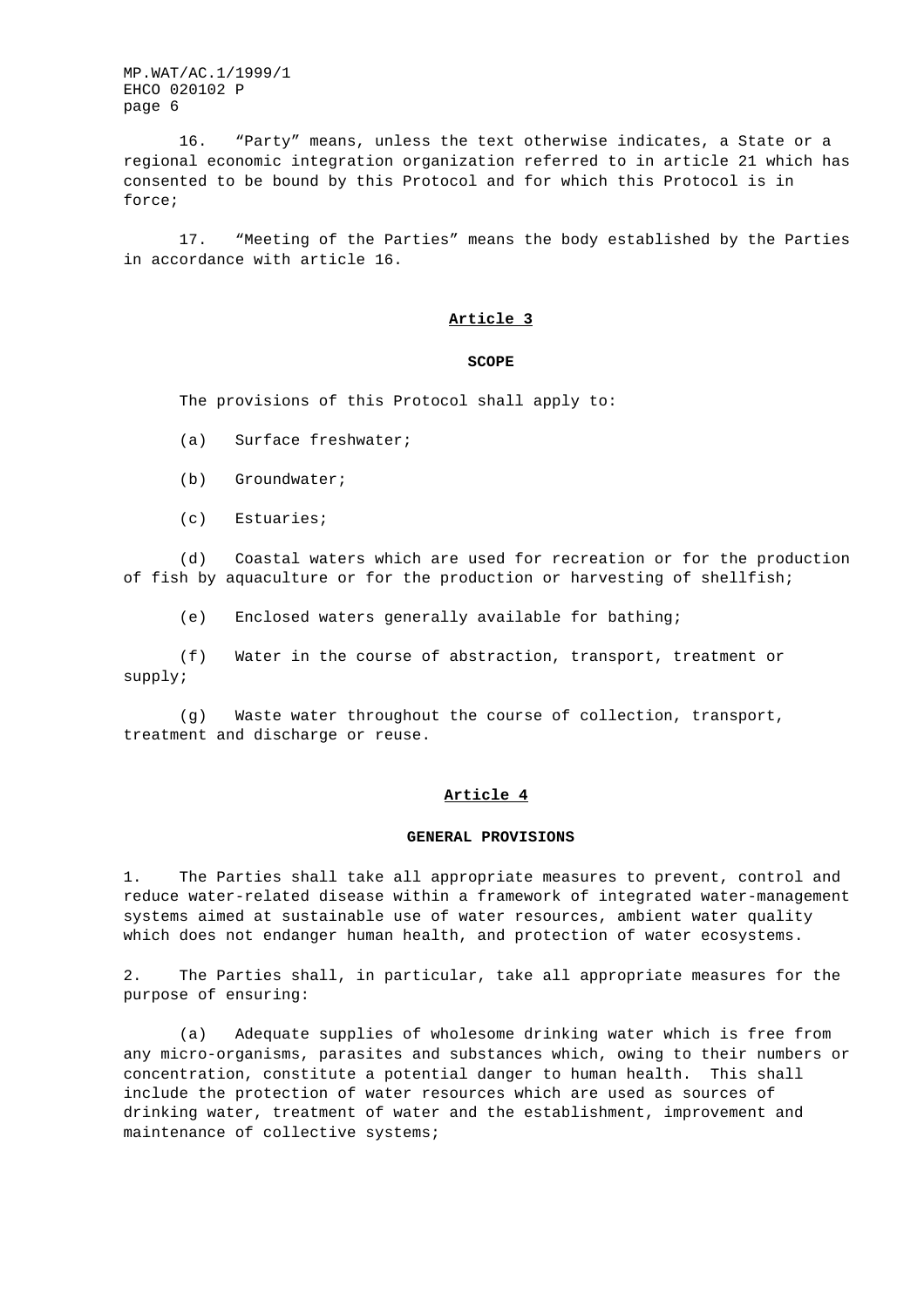(b) Adequate sanitation of a standard which sufficiently protects human health and the environment. This shall in particular be done through the establishment, improvement and maintenance of collective systems;

(c) Effective protection of water resources used as sources of drinking water, and their related water ecosystems, from pollution from other causes, including agriculture, industry and other discharges and emissions of hazardous substances. This shall aim at the effective reduction and elimination of discharges and emissions of substances judged to be hazardous to human health and water ecosystems;

(d) Sufficient safeguards for human health against water-related disease arising from the use of water for recreational purposes, from the use of water for aquaculture, from the water in which shellfish are produced or from which they are harvested, from the use of waste water for irrigation or from the use of sewage sludge in agriculture or aquaculture;

(e) Effective systems for monitoring situations likely to result in outbreaks or incidents of water-related disease and for responding to such outbreaks and incidents and to the risk of them.

3. Subsequent references in this Protocol to "drinking water" and "sanitation" are to drinking water and sanitation that are required to meet the requirements of paragraph 2 of this article.

4. The Parties shall base all such measures upon an assessment of any proposed measure in respect of all its implications, including the benefits, disadvantages and costs, for:

- (a) Human health;
- (b) Water resources; and
- (c) Sustainable development,

which takes account of the differing new impacts of any proposed measure on the different environmental mediums.

5. The Parties shall take all appropriate action to create legal, administrative and economic frameworks which are stable and enabling and within which the public, private and voluntary sectors can each make its contribution to improving water management for the purpose of preventing, controlling and reducing water-related disease.

6. The Parties shall require public authorities which are considering taking action, or approving the taking by others of action, that may have a significant impact on the environment of any waters within the scope of this Protocol to take due account of any potential impact of that action on public health.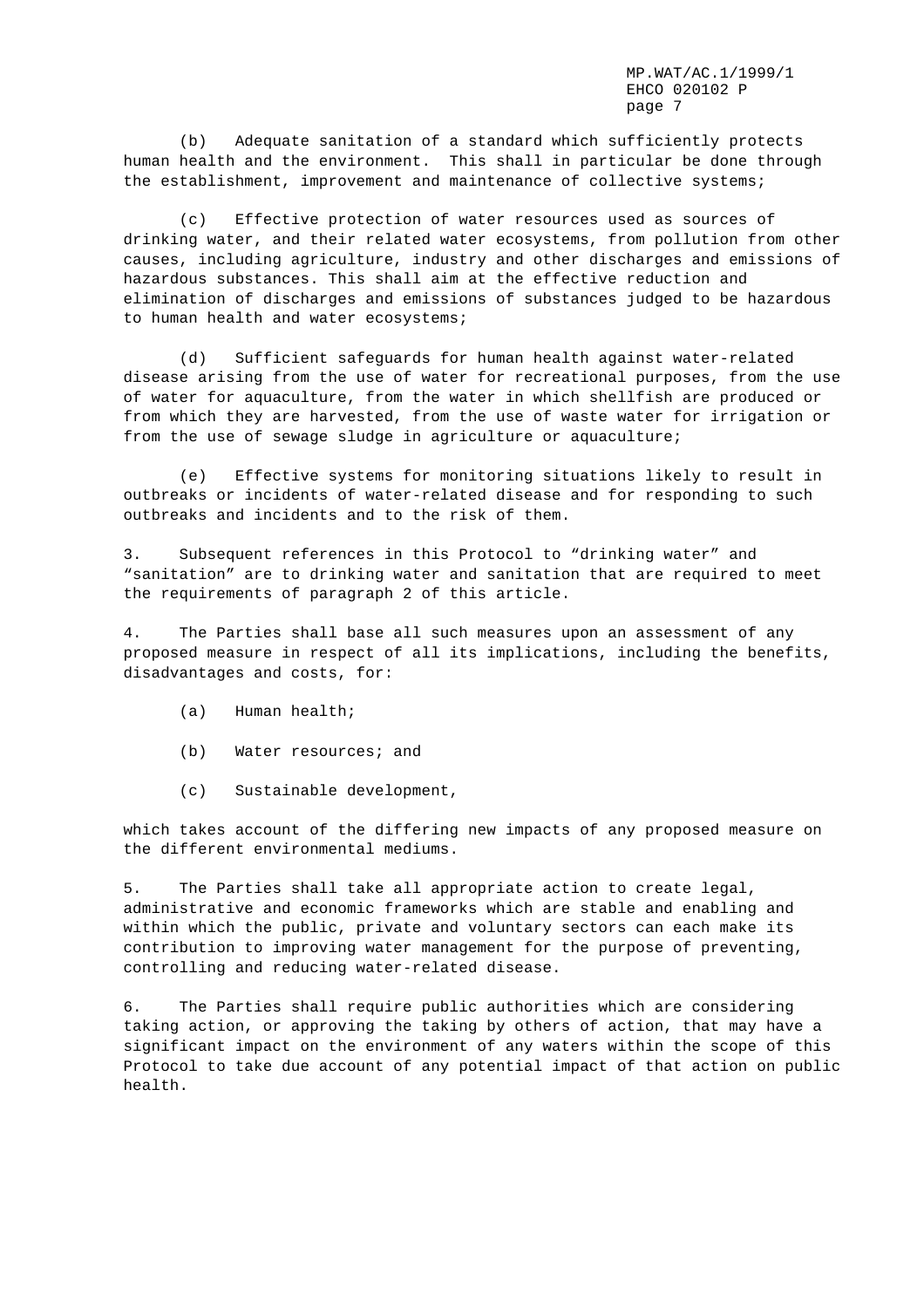7. Where a Party is a Party to the Convention on Environmental Impact Assessment in a Transboundary Context, compliance by public authorities of that Party with the requirements of that Convention in relation to a proposed action shall satisfy the requirement under paragraph 6 of this article in respect of that action.

8. The provisions of this Protocol shall not affect the rights of Parties to maintain, adopt or implement more stringent measures than those set down in this Protocol.

9. The provisions of this Protocol shall not affect the rights and obligations of any Party to this Protocol deriving from the Convention or any other existing international agreement, except where the requirements under this Protocol are more stringent than the corresponding requirements under the Convention or that other existing international agreement.

# **Article 5**

# **PRINCIPLES AND APPROACHES**

In taking measures to implement this Protocol, the Parties shall be guided in particular by the following principles and approaches:

(a) The precautionary principle, by virtue of which action to prevent, control or reduce water-related disease shall not be postponed on the ground that scientific research has not fully proved a causal link between the factor at which such action is aimed, on the one hand, and the potential contribution of that factor to the prevalence of water-related disease and/or transboundary impacts, on the other hand;

(b) The polluter-pays principle, by virtue of which costs of pollution prevention, control and reduction shall be borne by the polluter;

(c) States have, in accordance with the Charter of the United Nations and the principles of international law, the sovereign right to exploit their own resources pursuant to their own environmental and developmental policies, and the responsibility to ensure that activities within their jurisdiction or control do not cause damage to the environment of other States or of areas beyond the limits of national jurisdiction;

(d) Water resources shall be managed so that the needs of the present generation are met without compromising the ability of future generations to meet their own needs;

(e) Preventive action should be taken to avoid outbreaks and incidents of water-related disease and to protect water resources used as sources of drinking water because such action addresses the harm more efficiently and can be more cost-effective than remedial action;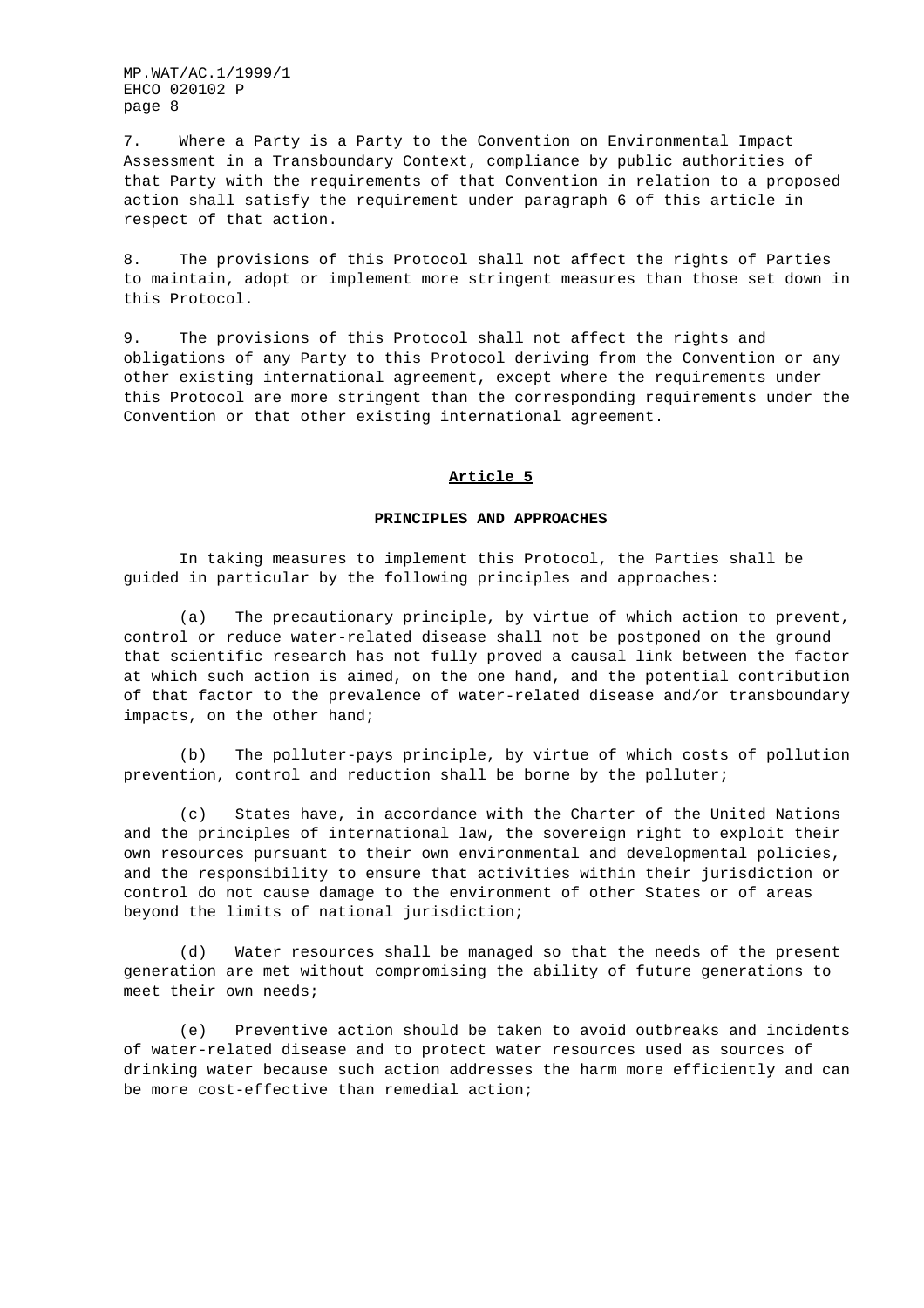(f) Action to manage water resources should be taken at the lowest appropriate administrative level;

(g) Water has social, economic and environmental values and should therefore be managed so as to realize the most acceptable and sustainable combination of those values;

(h) Efficient use of water should be promoted through economic instruments and awareness-building;

(i) Access to information and public participation in decision-making concerning water and health are needed, inter alia, in order to enhance the quality and the implementation of the decisions, to build public awareness of issues, to give the public the opportunity to express its concerns and to enable public authorities to take due account of such concerns. Such access and participation should be supplemented by appropriate access to judicial and administrative review of relevant decisions;

(j) Water resources should, as far as possible, be managed in an integrated manner on the basis of catchment areas, with the aims of linking social and economic development to the protection of natural ecosystems and of relating water-resource management to regulatory measures concerning other environmental mediums. Such an integrated approach should apply across the whole of a catchment area, whether transboundary or not, including its associated coastal waters, the whole of a groundwater aquifer or the relevant parts of such a catchment area or groundwater aquifer;

(k) Special consideration should be given to the protection of people who are particularly vulnerable to water-related disease;

(l) Equitable access to water, adequate in terms both of quantity and of quality, should be provided for all members of the population, especially those who suffer a disadvantage or social exclusion;

(m) As a counterpart to their rights and entitlements to water under private law and public law, natural and legal persons and institutions, whether in the public sector or the private sector, should contribute to the protection of the water environment and the conservation of water resources; and

(n) In implementing this Protocol, due account should be given to local problems, needs and knowledge.

# **Article 6**

## **TARGETS AND TARGET DATES**

1. In order to achieve the objective of this Protocol, the Parties shall pursue the aims of: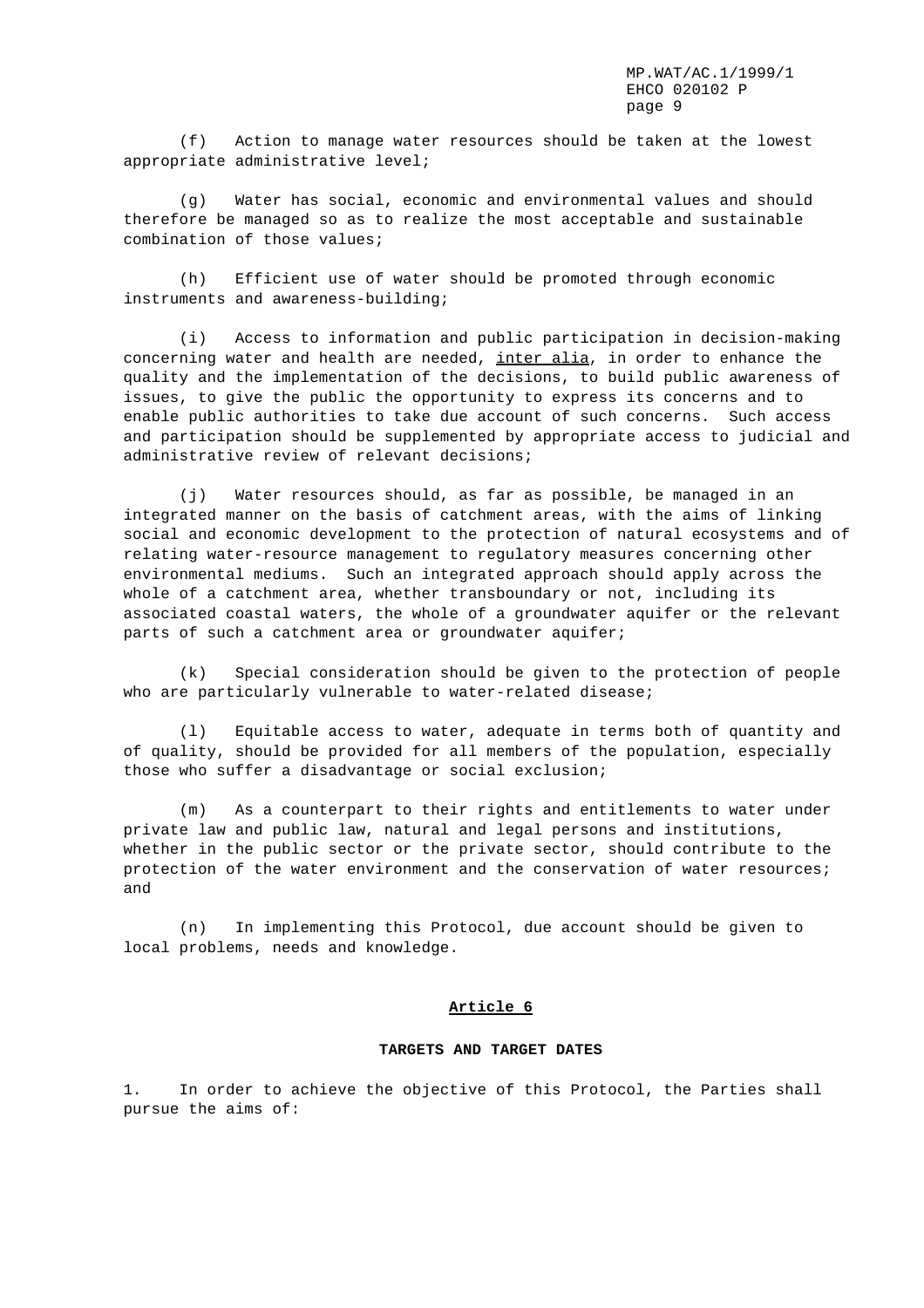(a) Access to drinking water for everyone;

(b) Provision of sanitation for everyone

within a framework of integrated water-management systems aimed at sustainable use of water resources, ambient water quality which does not endanger human health, and protection of water ecosystems.

2. For these purposes, the Parties shall each establish and publish national and/or local targets for the standards and levels of performance that need to be achieved or maintained for a high level of protection against water-related disease. These targets shall be periodically revised. In doing all this, they shall make appropriate practical and/or other provisions for public participation, within a transparent and fair framework, and shall ensure that due account is taken of the outcome of the public participation. Except where national or local circumstances make them irrelevant for preventing, controlling and reducing water-related disease, the targets shall cover, inter alia:

(a) The quality of the drinking water supplied, taking into account the Guidelines for drinking-water quality of the World Health Organization;

(b) The reduction of the scale of outbreaks and incidents of waterrelated disease;

(c) The area of territory, or the population sizes or proportions, which should be served by collective systems for the supply of drinking water or where the supply of drinking water by other means should be improved;

(d) The area of territory, or the population sizes or proportions, which should be served by collective systems of sanitation or where sanitation by other means should be improved;

(e) The levels of performance to be achieved by such collective systems and by such other means of water supply and sanitation respectively;

(f) The application of recognized good practice to the management of water supply and sanitation, including the protection of waters used as sources for drinking water;

(g) The occurrence of discharges of:

(i) Untreated waste water; and

(ii) Untreated storm water overflows

from waste-water collection systems to waters within the scope of this Protocol;

(h) The quality of discharges of waste water from waste-water treatment installations to waters within the scope of this Protocol;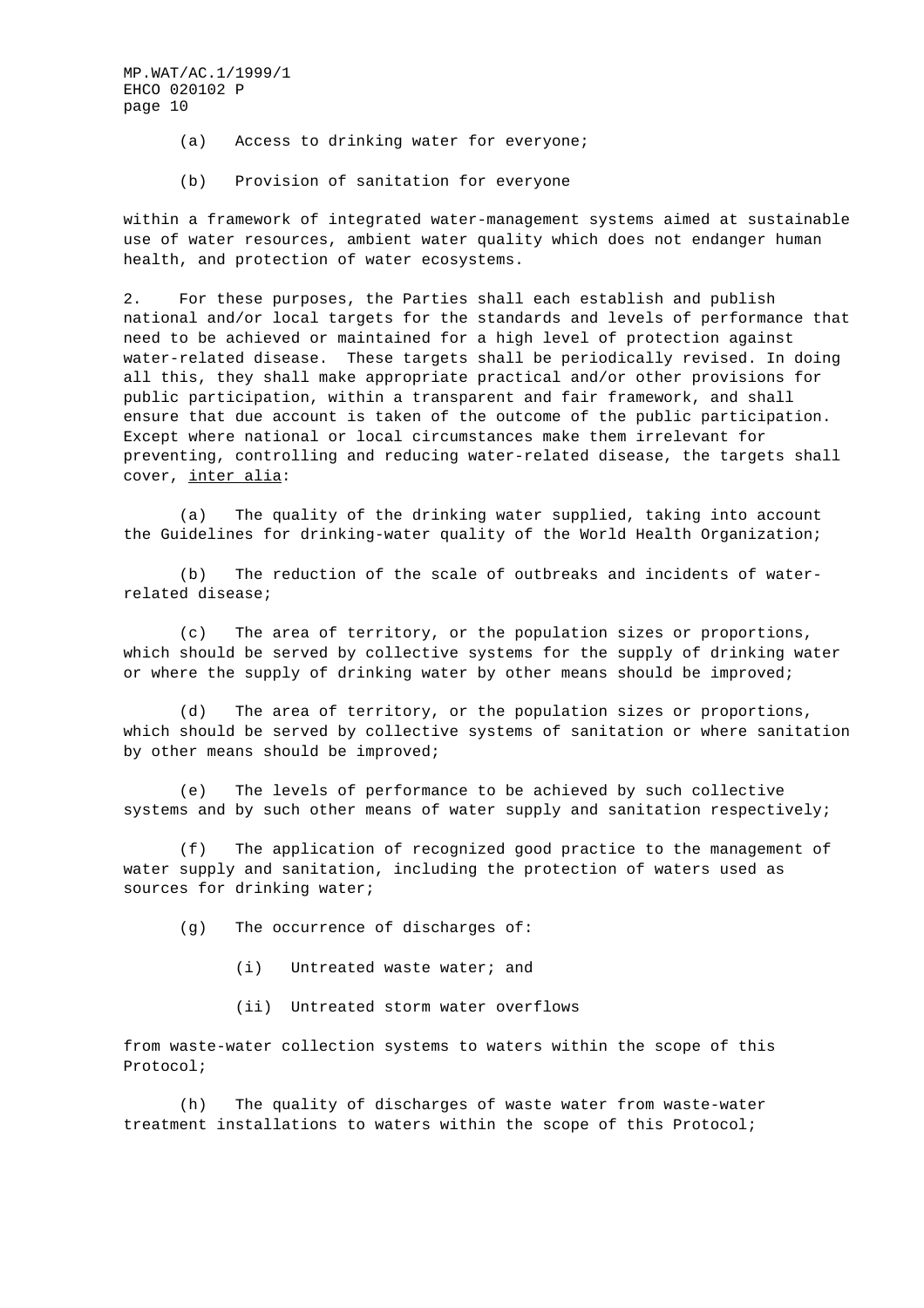(i) The disposal or reuse of sewage sludge from collective systems of sanitation or other sanitation installations and the quality of waste water used for irrigation purposes, taking into account the Guidelines for the safe use of waste water and excreta in agriculture and aquaculture of the World Health Organization and the United Nations Environment Programme;

(j) The quality of waters which are used as sources for drinking water, which are generally used for bathing or which are used for aquaculture or for the production or harvesting of shellfish;

(k) The application of recognized good practice to the management of enclosed waters generally available for bathing;

(l) The identification and remediation of particularly contaminated sites which adversely affect waters within the scope of this Protocol or are likely to do so and which thus threaten to give rise to water-related disease;

(m) The effectiveness of systems for the management, development, protection and use of water resources, including the application of recognized good practice to the control of pollution from sources of all kinds;

(n) The frequency of the publication of information on the quality of the drinking water supplied and of other waters relevant to the targets in this paragraph in the intervals between the publication of information under article 7, paragraph 2.

3. Within two years of becoming a Party, each Party shall establish and publish targets referred to in paragraph 2 of this article, and target dates for achieving them.

4. Where a long process of implementation is foreseen for the achievement of a target, intermediate or phased targets shall be set.

5. In order to promote the achievement of the targets referred to in paragraph 2 of this article, the Parties shall each:

(a) Establish national or local arrangements for coordination between their competent authorities;

(b) Develop water-management plans in transboundary, national and/or local contexts, preferably on the basis of catchment areas or groundwater aquifers. In doing so, they shall make appropriate practical and/or other provisions for public participation, within a transparent and fair framework, and shall ensure that due account is taken of the outcome of the public participation. Such plans may be incorporated in other relevant plans, programmes or documents which are being drawn up for other purposes, provided that they enable the public to see clearly the proposals for achieving the targets referred to in this article and the respective target dates;

(c) Establish and maintain a legal and institutional framework for monitoring and enforcing standards for the quality of drinking water;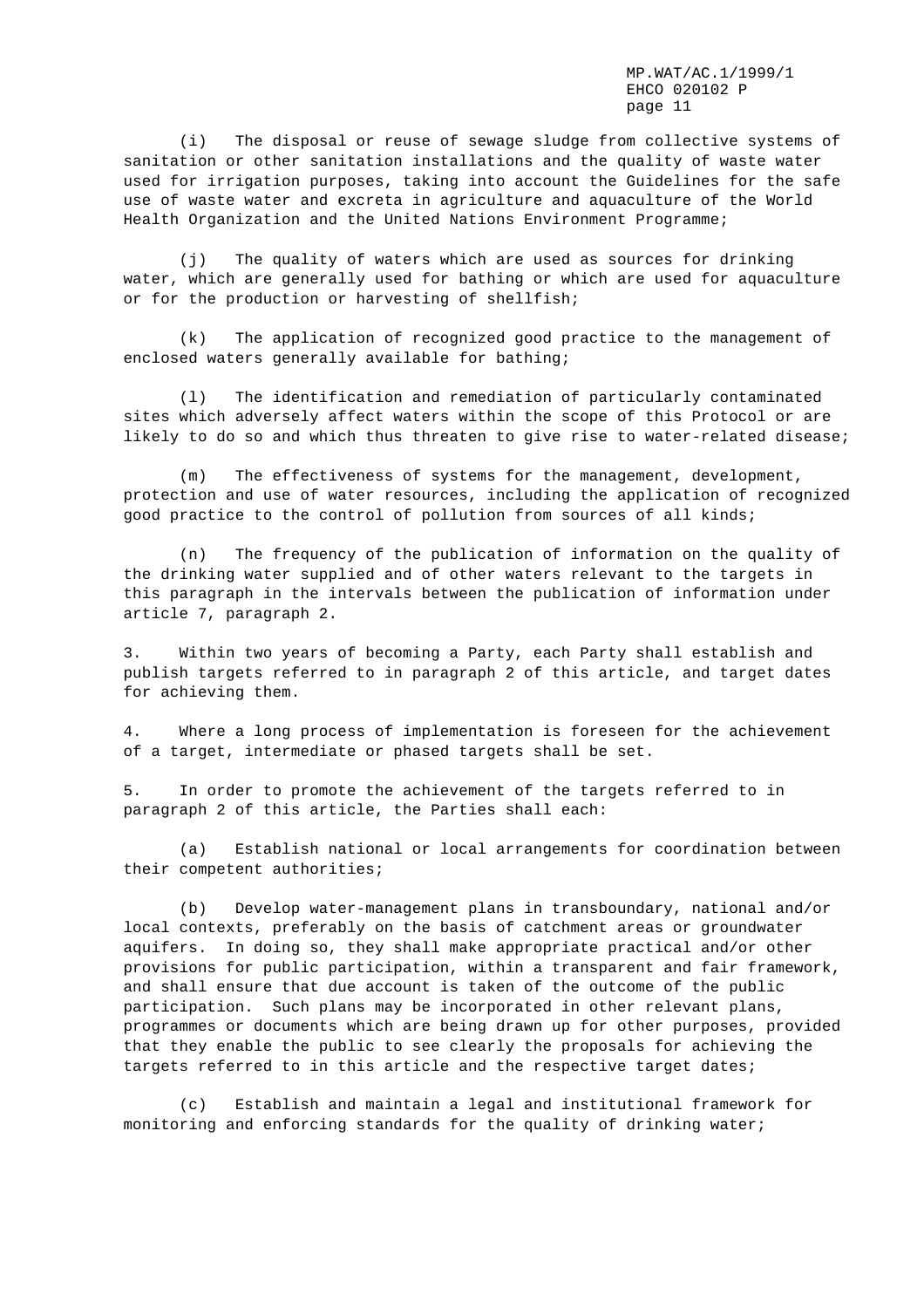(d) Establish and maintain arrangements, including, where appropriate, legal and institutional arrangements, for monitoring, promoting the achievement of and, where necessary, enforcing the other standards and levels of performance for which targets referred to in paragraph 2 of this article are set.

## **Article 7**

#### **REVIEW AND ASSESSMENT OF PROGRESS**

1. The Parties shall each collect and evaluate data on:

(a) Their progress towards the achievement of the targets referred to in article 6, paragraph 2;

(b) Indicators that are designed to show how far that progress has contributed towards preventing, controlling or reducing water-related disease.

2. The Parties shall each publish periodically the results of this collection and evaluation of data. The frequency of such publication shall be established by the Meeting of the Parties.

3. The Parties shall each ensure that the results of water and effluent sampling carried out for the purpose of this collection of data are available to the public.

4. On the basis of this collection and evaluation of data, each Party shall review periodically the progress made in achieving the targets referred to in article 6, paragraph 2, and publish an assessment of that progress. The frequency of such reviews shall be established by the Meeting of the Parties. Without prejudice to the possibility of more frequent reviews under article 6, paragraph 2, reviews under this paragraph shall include a review of the targets referred to in article 6, paragraph 2, with a view to improving the targets in the light of scientific and technical knowledge.

5. Each Party shall provide to the secretariat referred to in article 17, for circulation to the other Parties, a summary report of the data collected and evaluated and the assessment of the progress achieved. Such reports shall be in accordance with guidelines established by the Meeting of the Parties. These guidelines shall provide that the Parties can use for this purpose reports covering the relevant information produced for other international forums.

6. The Meeting of the Parties shall evaluate progress in implementing this Protocol on the basis of such summary reports.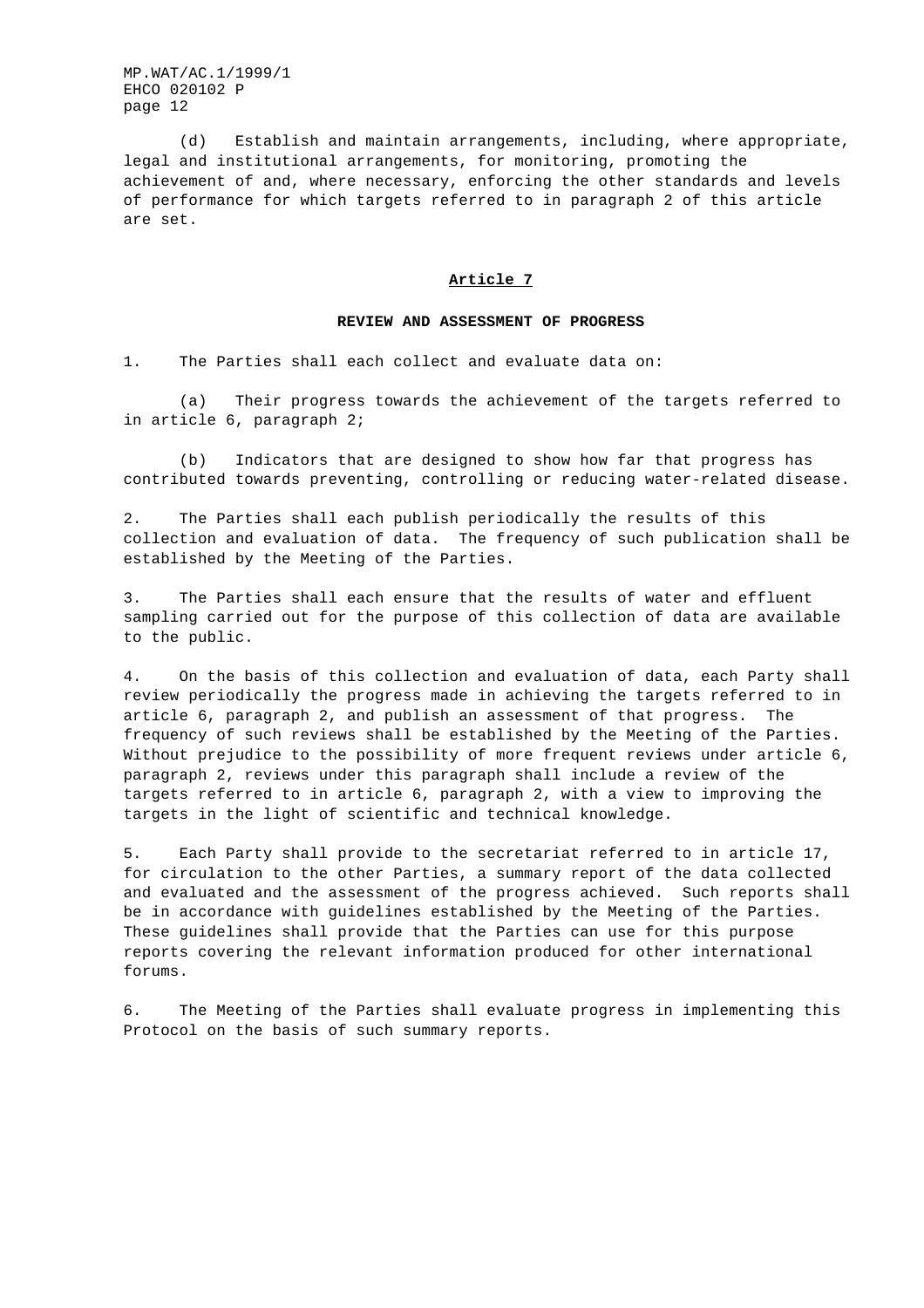# **Article 8**

# **RESPONSE SYSTEMS**

1. The Parties shall each, as appropriate, ensure that:

(a) Comprehensive national and/or local surveillance and early-warning systems are established, improved or maintained which will:

- (i) Identify outbreaks or incidents of water-related disease or significant threats of such outbreaks or incidents, including those resulting from water-pollution incidents or extreme weather events;
- (ii) Give prompt and clear notification to the relevant public authorities about such outbreaks, incidents or threats;
- (iii) In the event of any imminent threat to public health from water-related disease, disseminate to members of the public who may be affected all information that is held by a public authority and that could help the public to prevent or mitigate harm;
- (iv) Make recommendations to the relevant public authorities and, where appropriate, to the public about preventive and remedial actions;

(b) Comprehensive national and local contingency plans for responses to such outbreaks, incidents and risks are properly prepared in due time;

(c) The relevant public authorities have the necessary capacity to respond to such outbreaks, incidents or risks in accordance with the relevant contingency plan.

2. Surveillance and early-warning systems, contingency plans and response capacities in relation to water-related disease may be combined with those in relation to other matters.

3. Within three years of becoming a Party, each Party shall have established the surveillance and early-warning systems, contingency plans and response capacities referred to in paragraph 1 of this article.

# **Article 9**

# **PUBLIC AWARENESS, EDUCATION, TRAINING, RESEARCH AND DEVELOPMENT AND INFORMATION**

1. The Parties shall take steps designed to enhance the awareness of all sectors of the public regarding: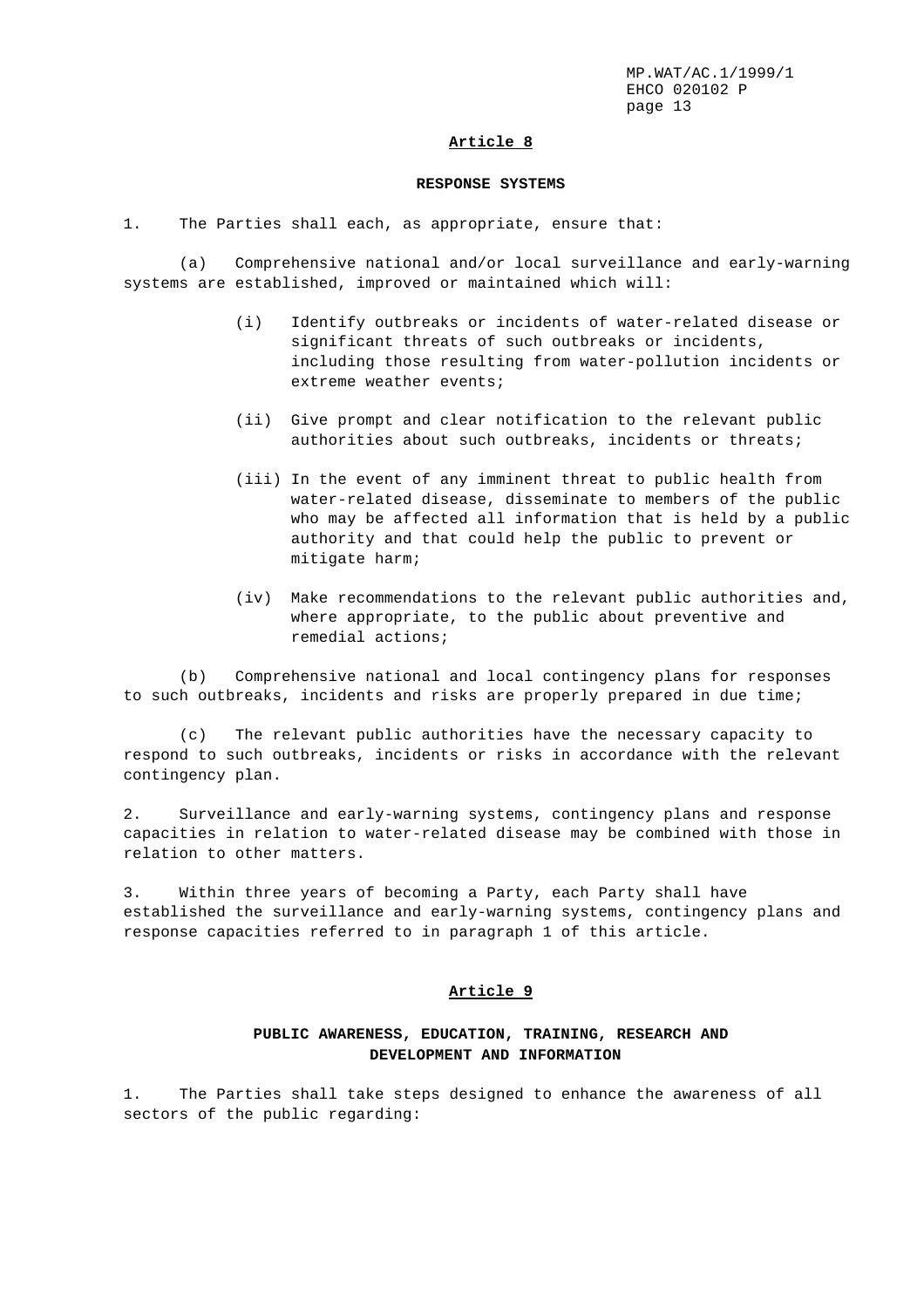(a) The importance of, and the relationship between, water management and public health;

(b) The rights and entitlements to water and corresponding obligations under private and public law of natural and legal persons and institutions, whether in the public sector or the private sector, as well as their moral obligations to contribute to the protection of the water environment and the conservation of water resources.

2. The Parties shall promote:

(a) Understanding of the public-health aspects of their work by those responsible for water management, water supply and sanitation; and

(b) Understanding of the basic principles of water management, water supply and sanitation by those responsible for public health.

3. The Parties shall encourage the education and training of the professional and technical staff who are needed for managing water resources and for operating systems of water supply and sanitation, and encourage the updating and improvement of their knowledge and skills. This education and training shall include relevant aspects of public health.

4. The Parties shall encourage:

(a) Research into, and development of, cost-effective means and techniques for the prevention, control and reduction of water-related disease;

(b) Development of integrated information systems to handle information about long-term trends, current concerns and past problems and successful solutions to them in the field of water and health, and provision of such information to competent authorities.

### **Article 10**

#### **PUBLIC INFORMATION**

1. As a complement to the requirements of this Protocol for Parties to publish specific information or documents, each Party shall take steps within the framework of its legislation to make available to the public such information as is held by public authorities and is reasonably needed to inform public discussion of:

(a) The establishment of targets and of target dates for their achievement and the development of water-management plans in accordance with article 6;

(b) The establishment, improvement or maintenance of surveillance and early-warning systems and contingency plans in accordance with article 8;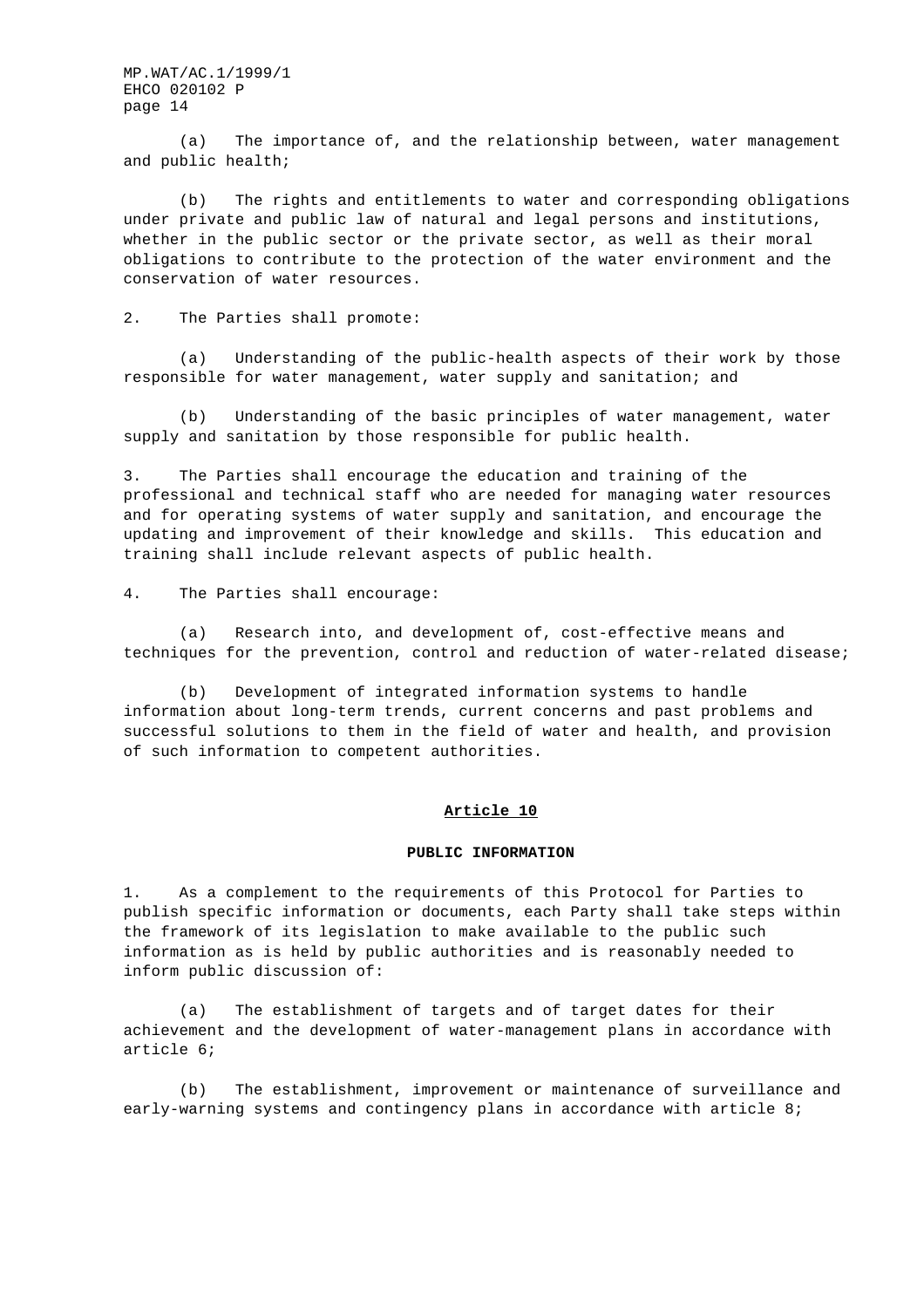(c) The promotion of public awareness, education, training, research, development and information in accordance with article 9.

2. Each Party shall ensure that public authorities, in response to a request for other information relevant to the implementation of this Protocol, make such information available within a reasonable time to the public, within the framework of national legislation.

3. The Parties shall ensure that information referred to in article 7, paragraph 4, and paragraph 1 of this article shall be available to the public at all reasonable times for inspection free of charge, and shall provide members of the public with reasonable facilities for obtaining from the Parties, on payment of reasonable charges, copies of such information.

4. Nothing in this Protocol shall require a public authority to publish information or make information available to the public if:

(a) The public authority does not hold the information;

(b) The request for the information is manifestly unreasonable or formulated in too general a manner; or

(c) The information concerns material in the course of completion or concerns internal communications of public authorities where such an exemption is provided for in national law or customary practice, taking into account the public interest served by disclosure.

5. Nothing in this Protocol shall require a public authority to publish information or make information available to the public if disclosure of the information would adversely affect:

(a) The confidentiality of the proceedings of public authorities, where such confidentiality is provided for under national law;

(b) International relations, national defence or public security;

(c) The course of justice, the ability of a person to receive a fair trial or the ability of a public authority to conduct an enquiry of a criminal or disciplinary nature;

(d) The confidentiality of commercial or industrial information, where such confidentiality is protected by law in order to protect a legitimate economic interest. Within this framework, information on emissions and discharges which are relevant for the protection of the environment shall be disclosed;

(e) Intellectual property rights;

(f) The confidentiality of personal data and/or files relating to a natural person where that person has not consented to the disclosure of the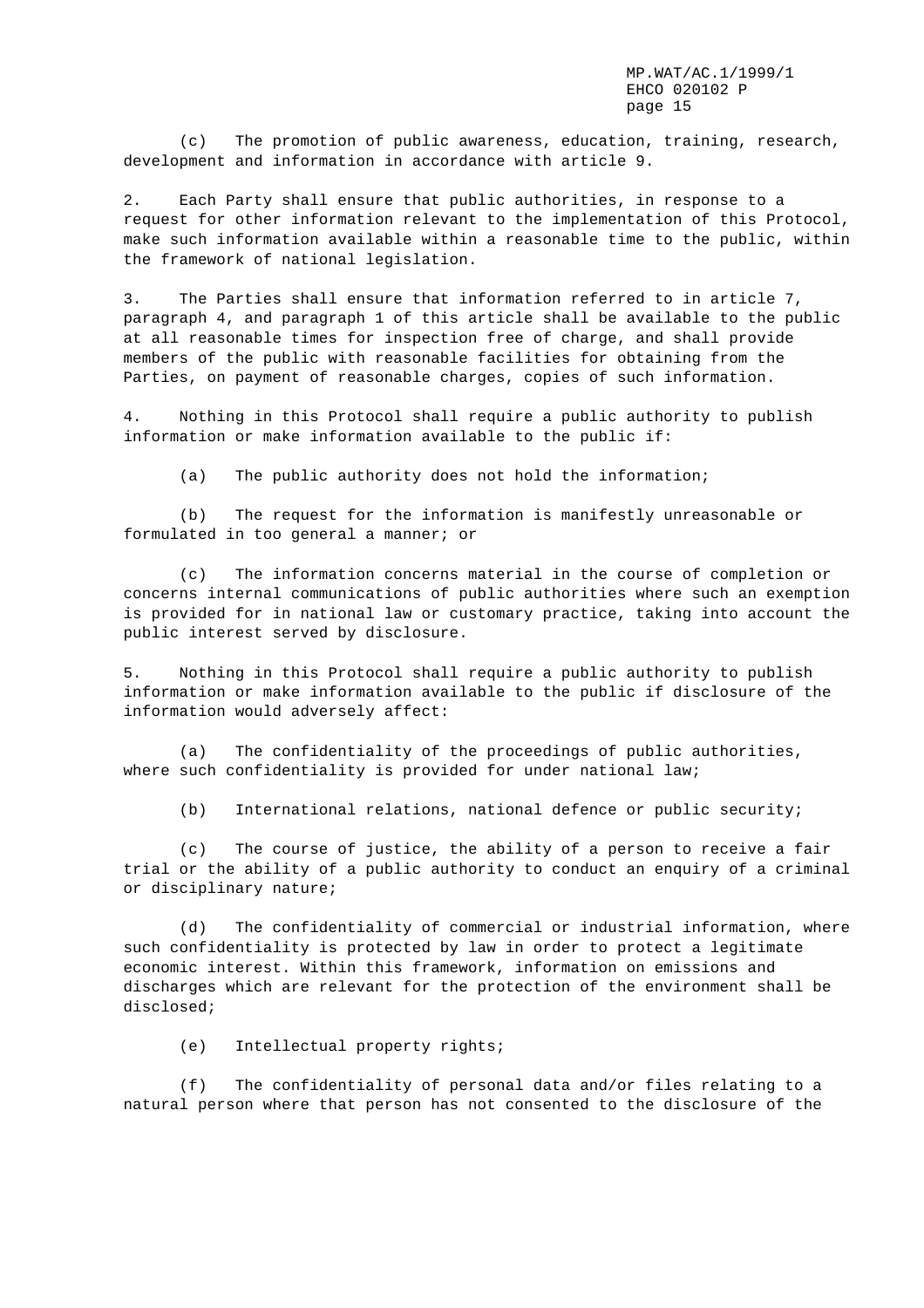information to the public, where such confidentiality is provided for in national law;

(g) The interests of a third party which has supplied the information requested without that party being under, or being capable of being put under, a legal obligation to do so, and where that party does not consent to the release of the material; or

(h) The environment to which the information relates, such as the breeding sites of rare species.

These grounds for not disclosing information shall be interpreted in a restrictive way, taking into account the public interest served by disclosure and taking into account whether the information relates to emissions and discharges into the environment.

## **Article 11**

## **INTERNATIONAL COOPERATION**

The Parties shall cooperate and, as appropriate, assist each other:

(a) In international actions in support of the objectives of this Protocol;

(b) On request, in implementing national and local plans in pursuance of this Protocol.

#### **Article 12**

# **JOINT AND COORDINATED INTERNATIONAL ACTION**

In pursuance of article 11, subparagraph (a), the Parties shall promote cooperation in international action relating to:

(a) The development of commonly agreed targets for matters referred to in article 6, paragraph 2;

(b) The development of indicators for the purposes of article 7, paragraph 1 (b), to show how far action on water-related disease has been successful in preventing, controlling and reducing such disease;

(c) The establishment of joint or coordinated systems for surveillance and early-warning systems, contingency plans and response capacities as part of, or to complement, the national systems maintained in accordance with article 8 for the purpose of responding to outbreaks and incidents of waterrelated disease and significant threats of such outbreaks and incidents, especially from water-pollution incidents or extreme weather events;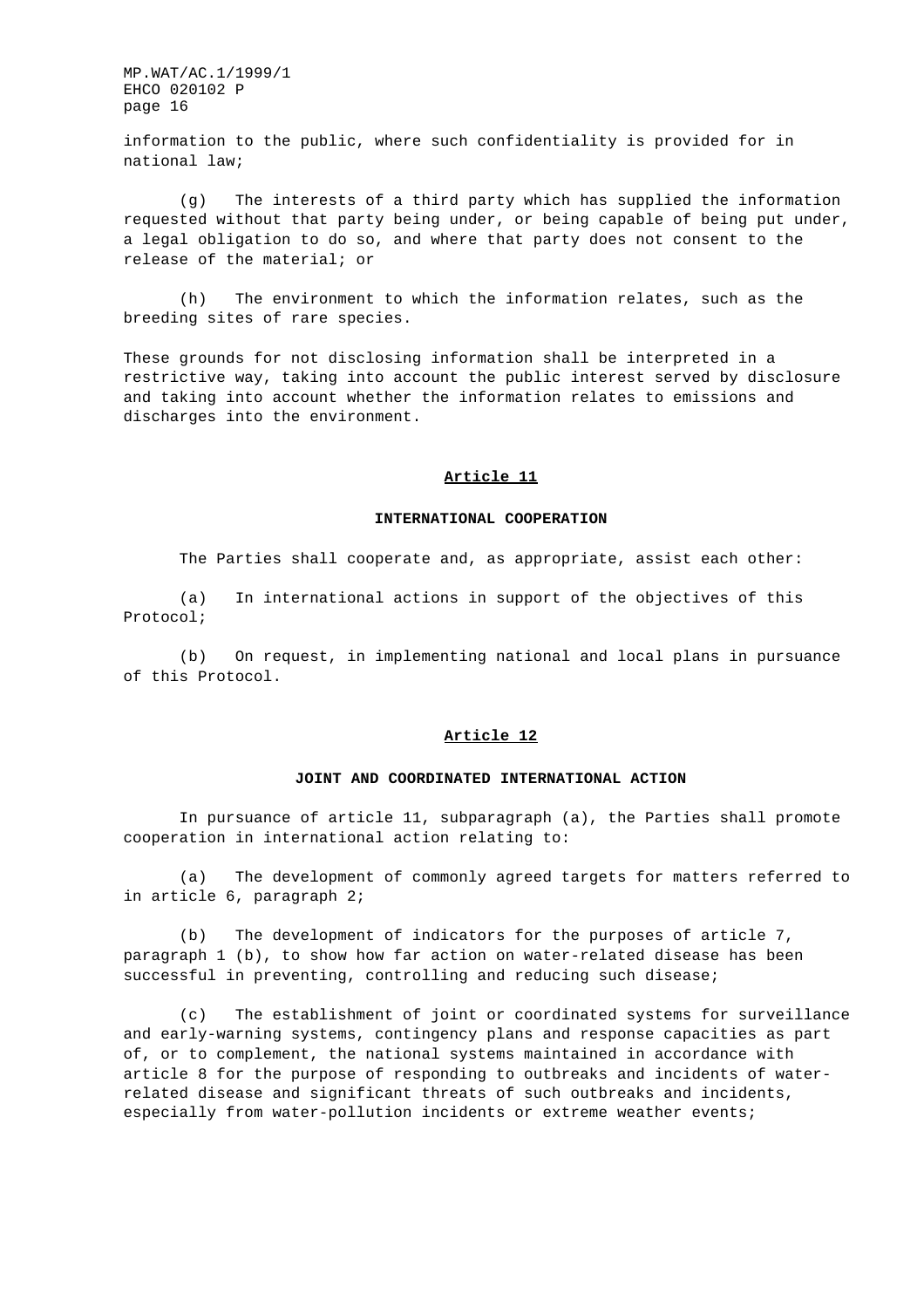(d) Mutual assistance in responding to outbreaks and incidents of water-related disease and significant threats of such outbreaks and incidents, especially from water-pollution incidents or extreme weather events;

(e) The development of integrated information systems and databases, exchange of information and sharing of technical and legal knowledge and experience;

(f) The prompt and clear notification by the competent authorities of one Party to the corresponding authorities of other Parties which may be affected of:

(i) Outbreaks and incidents of water-related disease, and

(ii) Significant threats of such outbreaks and incidents

which have been identified;

(g) The exchange of information on effective means of disseminating to the public information about water-related disease.

# **Article 13**

#### **COOPERATION IN RELATION TO TRANSBOUNDARY WATERS**

1. Where any Parties border the same transboundary waters, as a complement to their other obligations under articles 11 and 12, they shall cooperate and, as appropriate, assist each other to prevent, control and reduce transboundary effects of water-related disease. In particular, they shall:

(a) Exchange information and share knowledge about the transboundary waters and the problems and risks which they present with the other Parties bordering the same waters;

(b) Endeavour to establish with the other Parties bordering the same transboundary waters joint or coordinated water-management plans in accordance with article 6, paragraph 5 (b), and surveillance and early-warning systems and contingency plans in accordance with article 8, paragraph 1, for the purpose of responding to outbreaks and incidents of water-related disease and significant threats of such outbreaks and incidents, especially from waterpollution incidents or extreme weather events;

(c) On the basis of equality and reciprocity, adapt their agreements and other arrangements regarding their transboundary waters in order to eliminate any contradictions with the basic principles of this Protocol and to define their mutual relations and conduct regarding the aims of this Protocol;

(d) Consult each other, at the request of any one of them, on the significance of any adverse effect on human health which may constitute a water-related disease.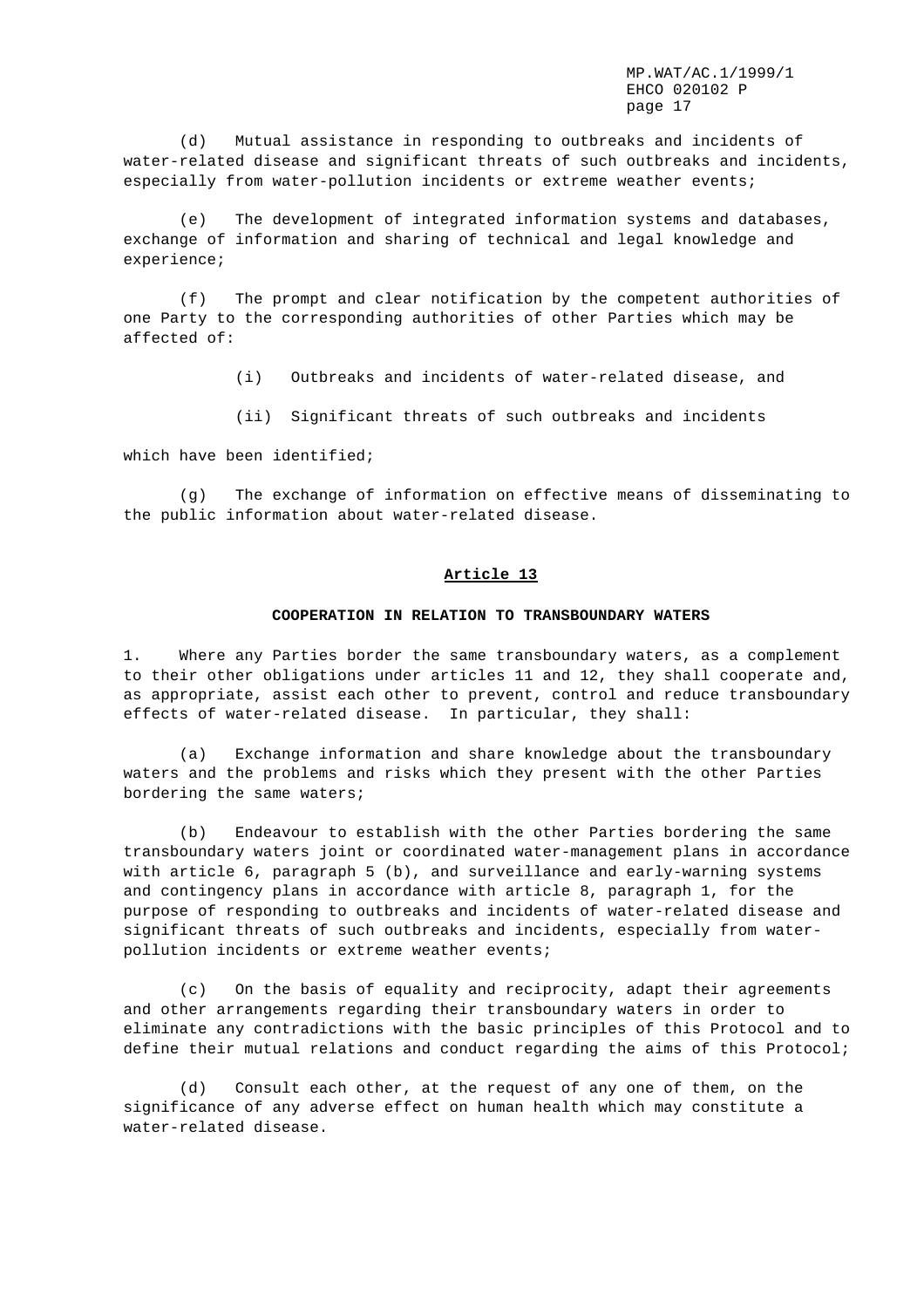2. Where the Parties concerned are Parties to the Convention, the cooperation and assistance in respect of any transboundary effects of waterrelated disease which are transboundary impacts shall take place in accordance with the provisions of the Convention.

#### **Article 14**

# **INTERNATIONAL SUPPORT FOR NATIONAL ACTION**

When cooperating and assisting each other in the implementation of national and local plans in pursuance of article 11, subparagraph (b), the Parties shall, in particular, consider how they can best help to promote:

(a) Preparation of water-management plans in transboundary, national and/or local contexts and of schemes for improving water supply and sanitation;

(b) Improved formulation of projects, especially infrastructure projects, in pursuance of such plans and schemes, in order to facilitate access to sources of finance;

(c) Effective execution of such projects;

(d*)* Establishment of systems for surveillance and early-warning systems, contingency plans and response capacities in relation to waterrelated disease;

(e) Preparation of legislation needed to support the implementation of this Protocol;

(f) Education and training of key professional and technical staff;

(g) Research into, and development of, cost-effective means and techniques for preventing, controlling and reducing water-related disease;

(h) Operation of effective networks to monitor and assess the provision and quality of water-related services, and development of integrated information systems and databases;

(i) Achievement of quality assurance for monitoring activities, including inter-laboratory comparability.

#### **Article 15**

#### **REVIEW OF COMPLIANCE**

The Parties shall review the compliance of the Parties with the provisions of this Protocol on the basis of the reviews and assessments referred to in article 7. Multilateral arrangements of a non-confrontational,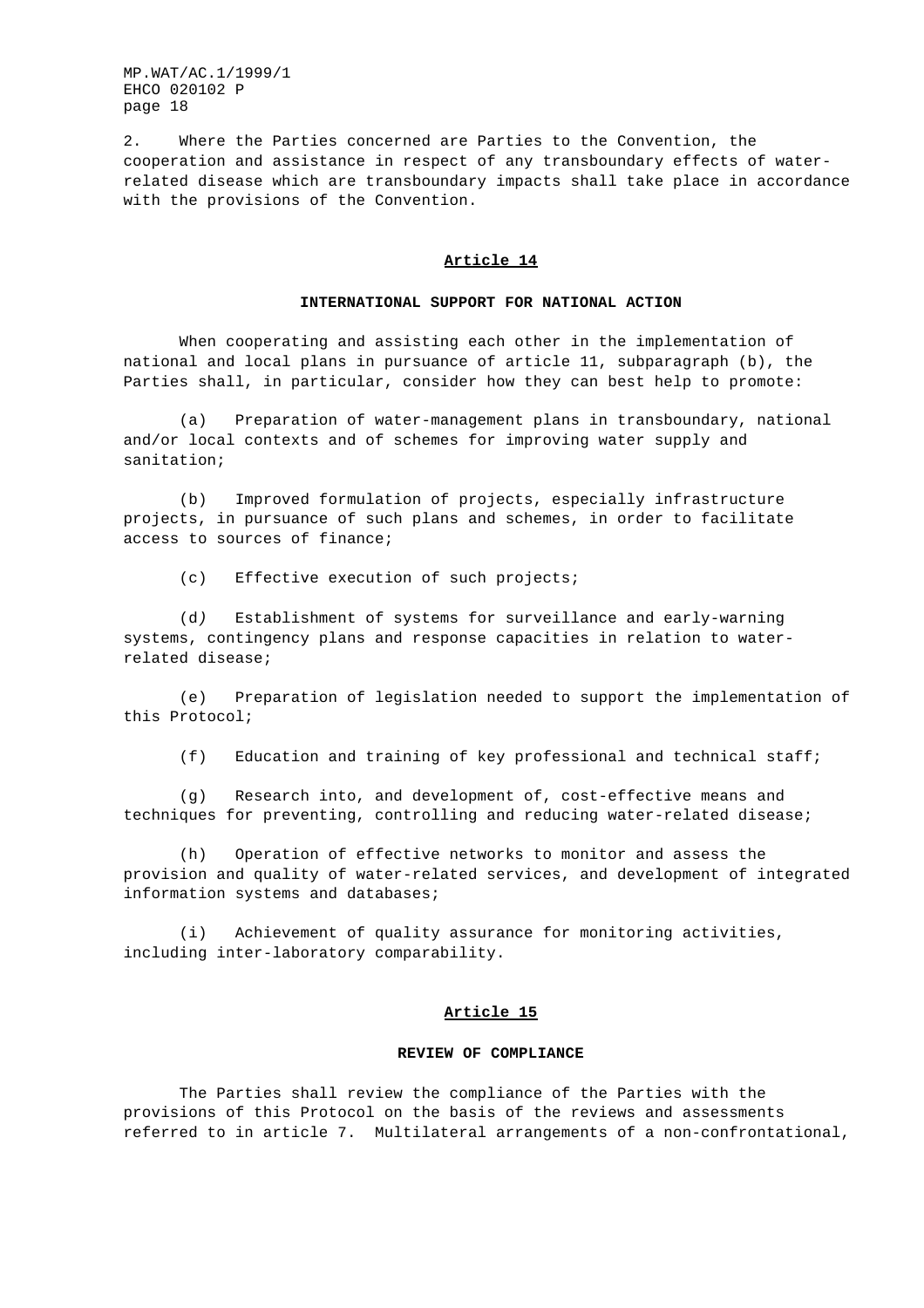non-judicial and consultative nature for reviewing compliance shall be established by the Parties at their first meeting. These arrangements shall allow for appropriate public involvement.

#### **Article 16**

# **MEETING OF THE PARTIES**

1. The first meeting of the Parties shall be convened no later than eighteen months after the date of the entry into force of this Protocol. Thereafter, ordinary meetings shall be held at regular intervals to be determined by the Parties, but at least every three years, except in so far as other arrangements are necessary to achieve the aims of paragraph 2 of this article. The Parties shall hold an extraordinary meeting if they so decide in the course of an ordinary meeting or at the written request of any Party, provided that, within six months of it being communicated to all Parties, the said request is supported by at least one third of the Parties.

2. Where possible, ordinary meetings of the Parties shall be held in conjunction with the meetings of the Parties to the Convention.

3. At their meetings, the Parties shall keep under continuous review the implementation of this Protocol, and, with this purpose in mind, shall:

(a) Review the policies for and methodological approaches to the prevention, control and reduction of water-related disease, promote their convergence, and strengthen transboundary and international cooperation in accordance with articles 11, 12, 13 and 14;

(b) Evaluate progress in implementing this Protocol on the basis of information provided by the Parties in accordance with guidelines established by the Meeting of the Parties. Such guidelines shall avoid duplication of effort in reporting requirements;

(c) Be kept informed on progress made in the implementation of the Convention;

(d) Exchange information with the Meeting of the Parties to the Convention, and consider the possibilities for joint action with it;

(e) Seek, where appropriate, the services of relevant bodies of the Economic Commission for Europe and of the Regional Committee for Europe of the World Health Organization;

(f) Establish the modalities for the participation of other competent international governmental and non-governmental bodies in all meetings and other activities pertinent to the achievement of the purposes of this Protocol;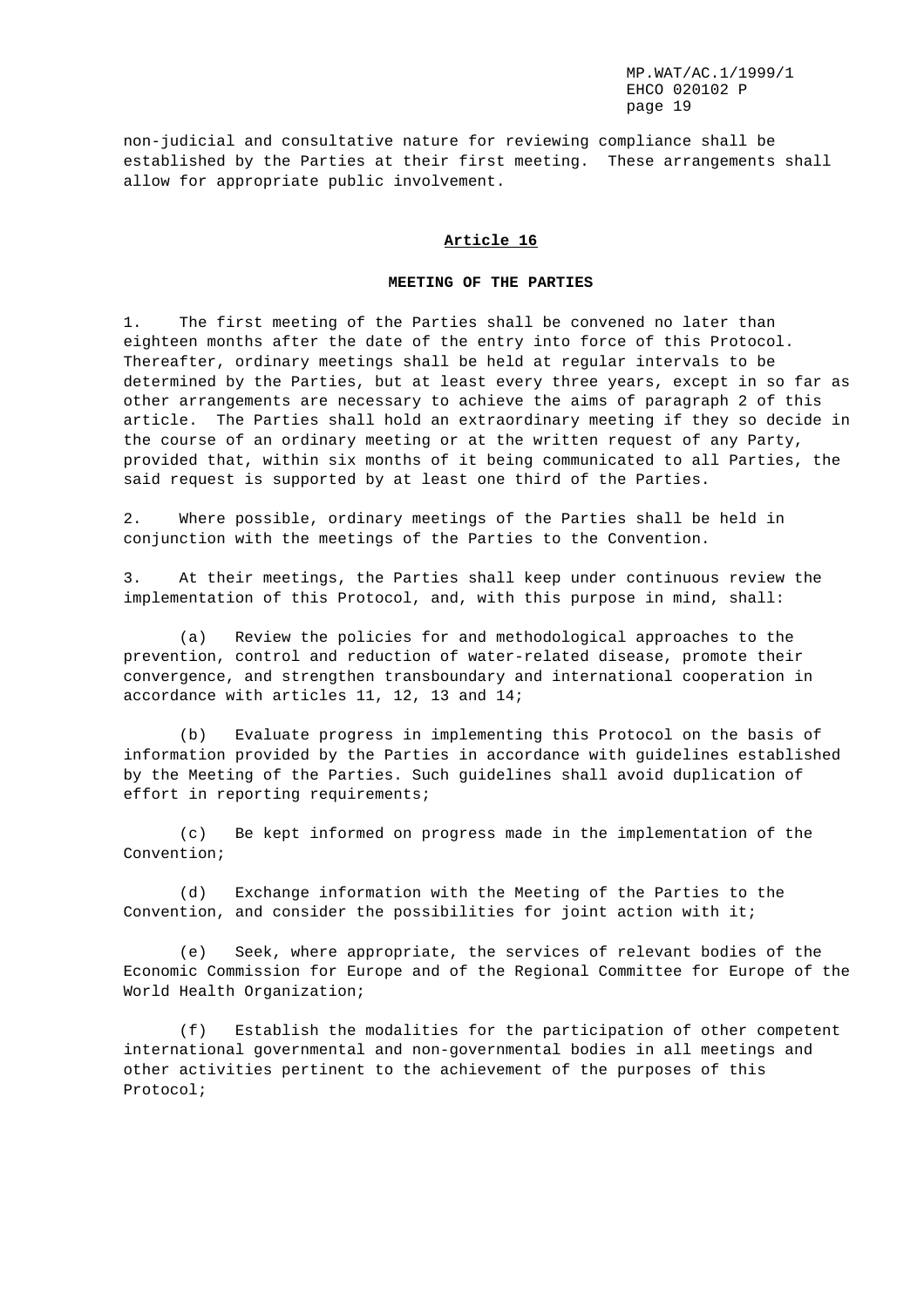(g) Consider the need for further provisions on access to information, public participation in decision-making and public access to judicial and administrative review of decisions within the scope of this Protocol, in the light of experience gained on these matters in other international forums;

(h) Establish a programme of work, including projects to be carried out jointly under this Protocol and the Convention, and set up any bodies needed to implement this programme of work;

(i) Consider and adopt guidelines and recommendations which promote the implementation of the provisions of this Protocol;

(j) At the first meeting, consider and by consensus adopt rules of procedure for their meetings. These rules of procedure shall contain provision to promote harmonious cooperation with the Meeting of the Parties to the Convention;

(k) Consider and adopt proposals for amendments to this Protocol;

(l) Consider and undertake any additional action that may be required for the achievement of the purposes of this Protocol.

#### **Article 17**

# **SECRETARIAT**

1. The Executive Secretary of the Economic Commission for Europe and the Regional Director of the Regional Office for Europe of the World Health Organization shall carry out the following secretariat functions for this Protocol:

(a) The convening and preparing of meetings of the Parties;

(b) The transmission to the Parties of reports and other information received in accordance with the provisions of this Protocol;

(c) The performance of such other functions as may be determined by the Meeting of the Parties on the basis of available resources.

2. The Executive Secretary of the Economic Commission for Europe and the Regional Director of the Regional Office for Europe of the World Health Organization shall:

(a) Set out details of their work-sharing arrangements in a Memorandum of Understanding, and inform the Meeting of the Parties accordingly;

(b) Report to the Parties on the elements of, and the modalities for carrying out, the programme of work referred to in article 16, paragraph 3.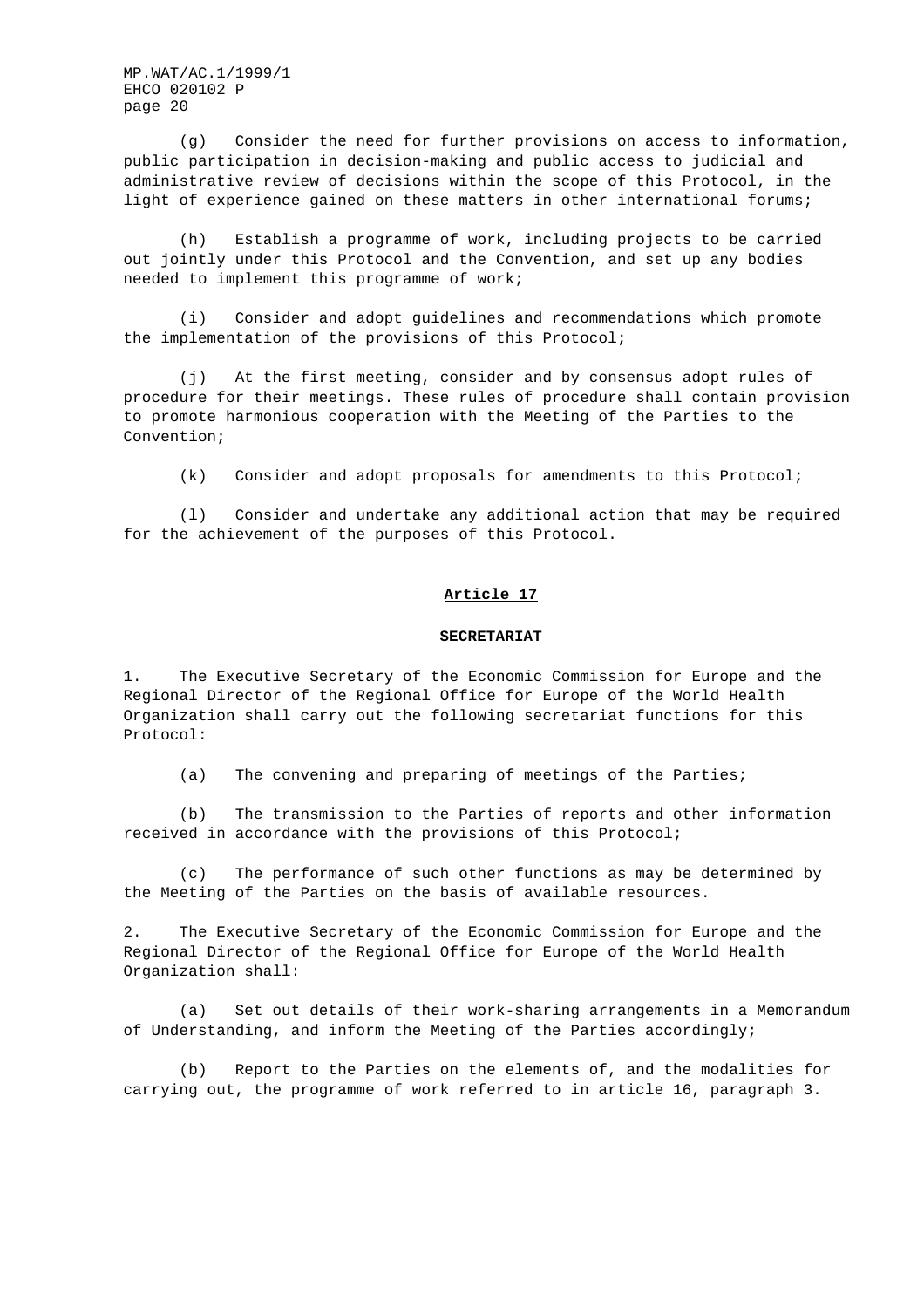# **Article 18**

#### **AMENDMENTS TO THE PROTOCOL**

1. Any Party may propose amendments to this Protocol.

2. Proposals for amendments to this Protocol shall be considered at a meeting of the Parties.

3. The text of any proposed amendment to this Protocol shall be submitted in writing to the secretariat, which shall communicate it to all Parties at least ninety days before the meeting at which it is proposed for adoption.

4. An amendment to this Protocol shall be adopted by consensus of the representatives of the Parties present at the meeting. The adopted amendment shall be communicated by the secretariat to the Depositary, who shall circulate it to all Parties for their acceptance. The amendment shall enter into force for the Parties which have accepted it on the ninetieth day after the date on which two thirds of those Parties have deposited with the Depositary their instruments of acceptance of the amendment. The amendment shall enter into force for any other Party on the ninetieth day after the date on which that Party deposits its instrument of acceptance of the amendment.

# **Article 19**

## **RIGHT TO VOTE**

1. Except as provided for in paragraph 2 of this article, each Party shall have one vote.

2. Regional economic integration organizations, in matters within their competence, shall exercise their right to vote with a number of votes equal to the number of their member States which are Parties. Such organizations shall not exercise their right to vote if their member States exercise theirs, and vice versa.

#### **Article 20**

# **SETTLEMENT OF DISPUTES**

1. If a dispute arises between two or more Parties about the interpretation or application of this Protocol, they shall seek a solution by negotiation or by any other means of dispute settlement acceptable to the parties to the dispute.

2. When signing, ratifying, accepting, approving or acceding to this Protocol, or at any time thereafter, a Party may declare in writing to the Depositary that for a dispute not resolved in accordance with paragraph 1 of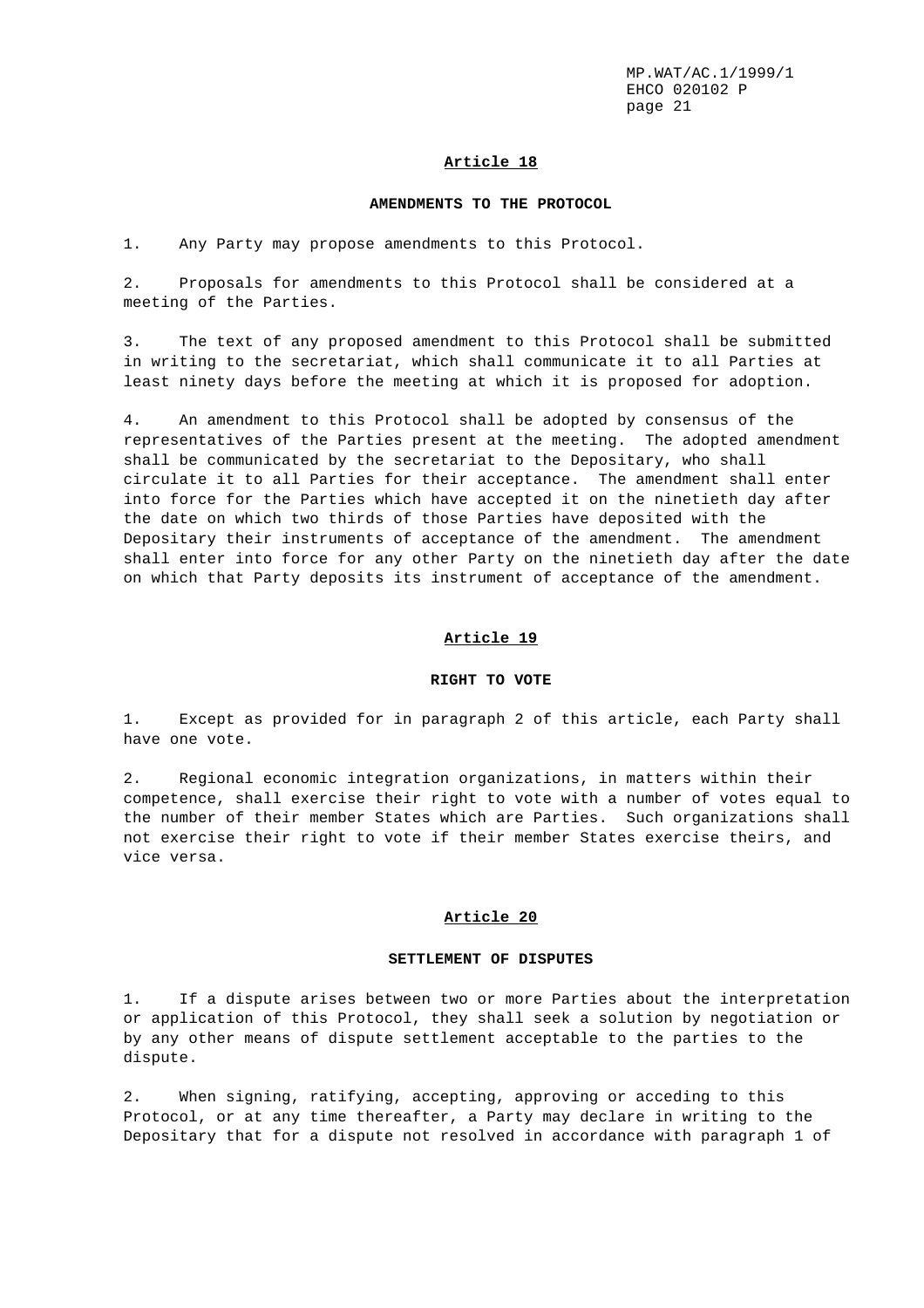this article, it accepts one of the following means of dispute settlement as compulsory in relation to any Party accepting the same obligation:

(a) Where the Parties are Parties to the Convention, and have accepted as compulsory in relation to each other one or both of the means of dispute settlement provided in the Convention, the settlement of the dispute in accordance with the provisions of the Convention for the settlement of disputes arising in connection with the Convention;

(b) In any other case, the submission of the dispute to the International Court of Justice, unless the Parties agree to arbitration or some other form of dispute resolution.

#### **Article 21**

#### **SIGNATURE**

This Protocol shall be open for signature in London on ... June 1999 on the occasion of the Third Ministerial Conference on Environment and Health, and thereafter at United Nations Headquarters in New York until 18 June 2000, by States members of the Economic Commission for Europe, by States members of the Regional Committee for Europe of the World Health Organization, by States having consultative status with the Economic Commission for Europe pursuant to paragraph 8 of Economic and Social Council resolution 36 (IV) of 28 March 1947, and by regional economic integration organizations constituted by sovereign States members of the Economic Commission for Europe or members of the Regional Committee for Europe of the World Health Organization to which their member States have transferred competence over matters governed by this Protocol, including the competence to enter into treaties in respect of these matters.

# **Article 22**

#### **RATIFICATION, ACCEPTANCE, APPROVAL AND ACCESSION**

1. This Protocol shall be subject to ratification, acceptance or approval by signatory States and regional economic integration organizations.

2. This Protocol shall be open for accession by the States and organizations referred to in article 21.

3. Any organization referred to in article 21 which becomes a Party without any of its member States being a Party shall be bound by all the obligations under this Protocol. In the case of such organizations, one or more of whose member States is a Party, the organization and its member States shall decide on their respective responsibilities for the performance of their obligations under this Protocol. In such cases, the organization and the member States shall not be entitled to exercise rights under this Protocol concurrently.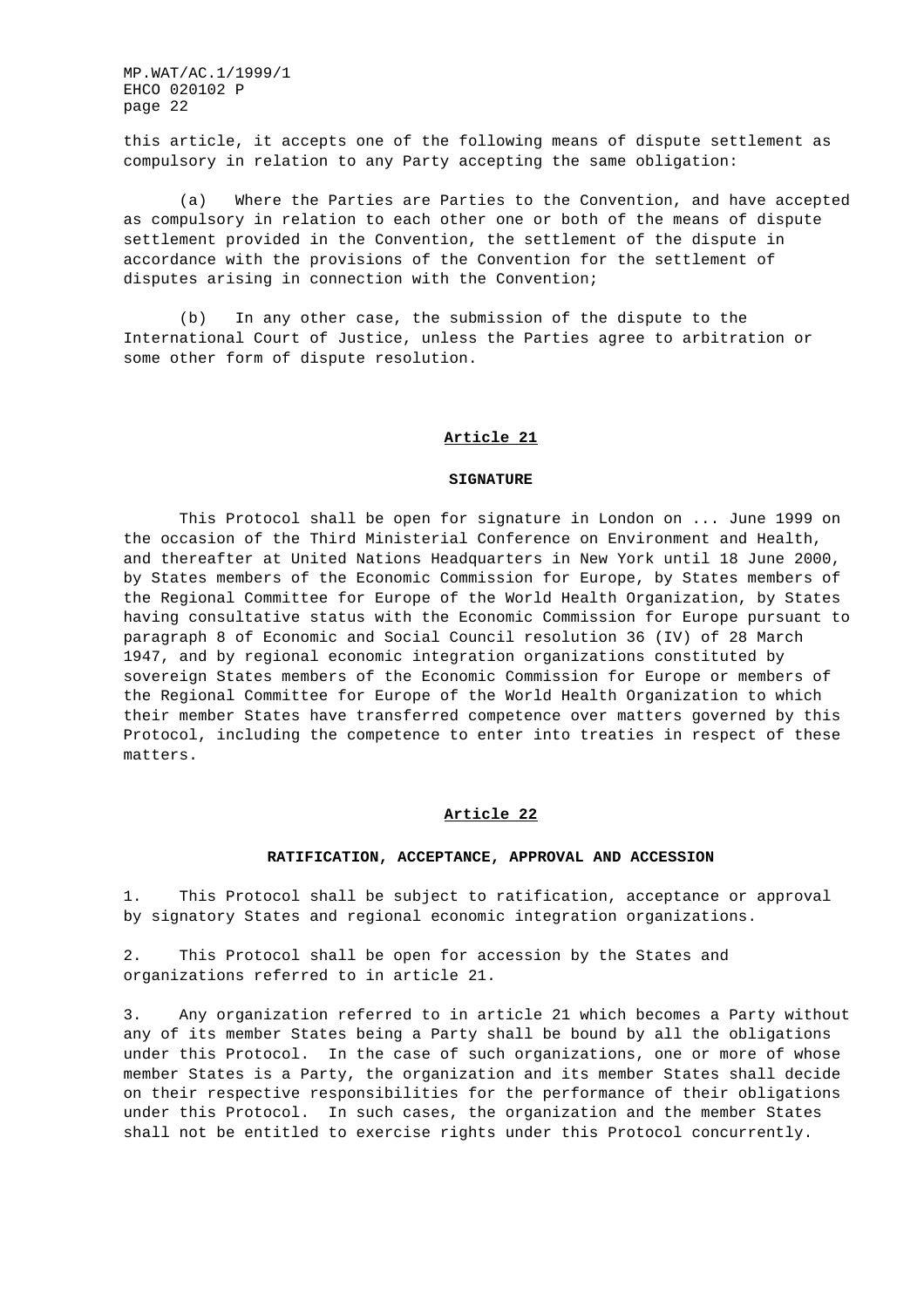4. In their instruments of ratification, acceptance, approval or accession, the regional economic integration organizations referred to in article 21 shall declare the extent of their competence with respect to the matters governed by this Protocol. These organizations shall also inform the Depositary of any substantial modification to the extent of their competence.

5. The instruments of ratification, acceptance, approval or accession shall be deposited with the Secretary-General of the United Nations.

#### **Article 23**

# **ENTRY INTO FORCE**

1. This Protocol shall enter into force on the ninetieth day after the date of deposit of the sixteenth instrument of ratification, acceptance, approval or accession.

2. For the purposes of paragraph 1 of this article, any instrument deposited by a regional economic integration organization shall not be counted as additional to those deposited by States members of such an organization.

3. For each State or organization referred to in article 21 which ratifies, accepts or approves this Protocol or accedes thereto after the deposit of the sixteenth instrument of ratification, acceptance, approval or accession, the Protocol shall enter into force on the ninetieth day after the date of deposit by such State or organization of its instrument of ratification, acceptance, approval or accession.

#### **Article 24**

# **WITHDRAWAL**

At any time after three years from the date on which this Protocol has come into force with respect to a Party, that Party may withdraw from the Protocol by giving written notification to the Depositary. Any such withdrawal shall take effect on the ninetieth day after the date of its receipt by the Depositary.